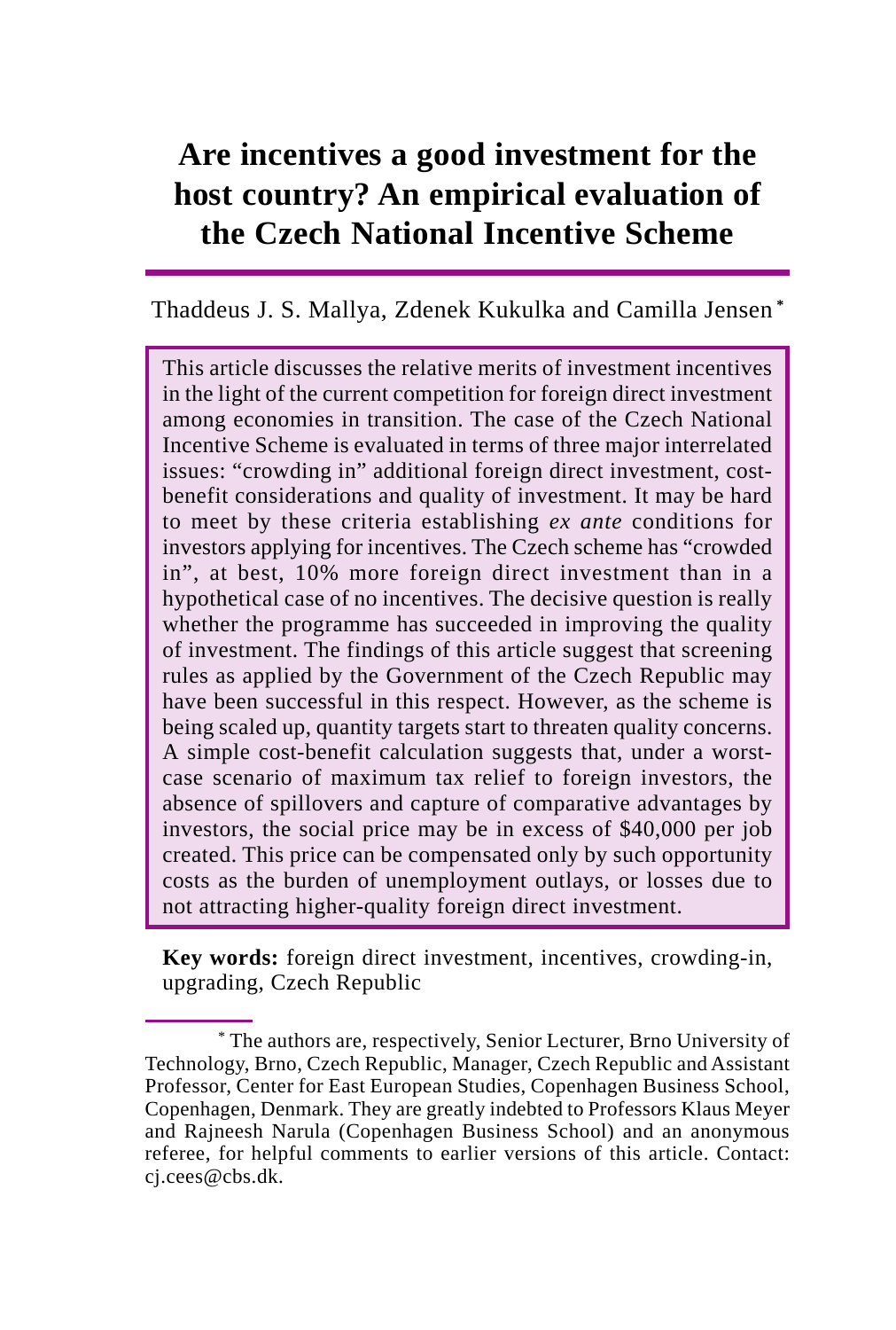# **Introduction**

Before 1989, foreign direct investment (FDI) in Central and Eastern Europe (CEE) was limited to a few joint ventures, with State-owned firms being the only local partners. Since then, the CEE countries have undergone a fast transformation and are now competing for FDI flows along with other European countries and developing countries. No other mechanism of international technology transfer appears to offer the same number of benefits to these host countries. This has been a decisive factor behind the launching of recent investment incentive programmes that target foreign investors in particular all over CEE (World Bank, 2002; Anderson, 2001; Hirvensalo, 2000; DAW, 2002).

The time series for FDI flows into economies in transition are not yet long enough to draw strong conclusions about the relationship between FDI and growth in economies in transition since these flows started to intensify only by the mid- to late 1990s. Meanwhile, there has been little or limited evidence on the presence of technology spillovers from foreign affiliates to domestic firms in economies in transition (Bosco, 2001; Zemplinerova and Jarolím, 2001; Smarzynska, 2001; Jensen, 2003). FDI as an alternative to other channels of international technology transfer may also come at long-term costs. These problems shed doubts over the merits of the recent wave of expensive incentive schemes launched by the Governments of CEE countries (Mitra and Stern, 2002).

The question whether FDI incentives are effective as an instrument of development or industrial policy in host countries is an issue of increasing importance. It is a concern for policy makers at the local, national, regional and global levels (UNCTAD, 2003; Blomström and Kokko, 2003; Narula and Dunning, 2000; Oman, 2000; Lall, 1996; UNCTAD, 1996). The literature offers limited conclusions on the issue, and views often diverge on the merits of incentive programmes. Part of the controversy results from the different levels of analysis these studies apply.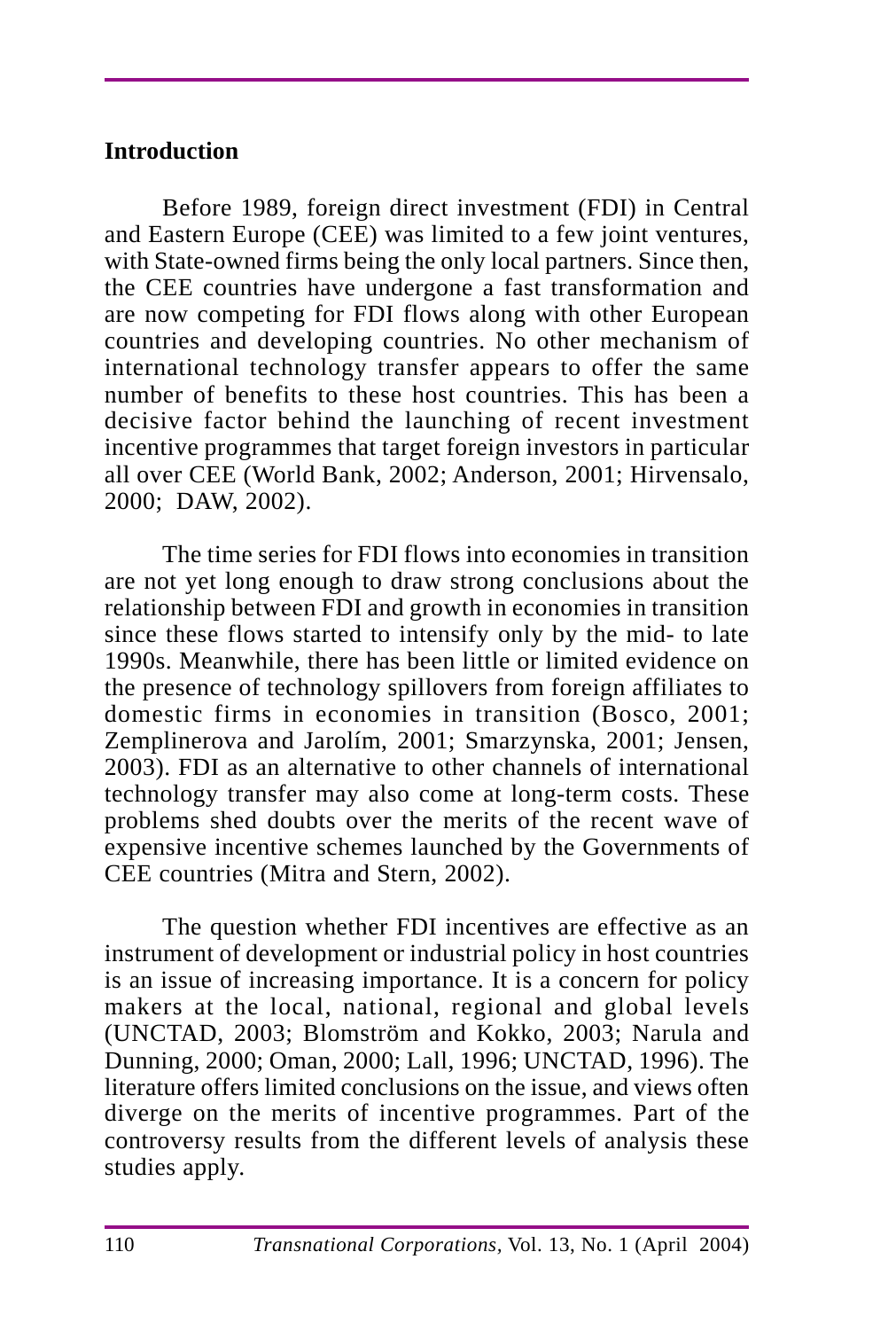To resolve this analytical and policy debate, more country case studies are needed to throw further light on the costs and benefits of incentives. This article examines the case of the Czech National Incentive Scheme (NIS), launched by a then new Social Democrat Government in 1998. It examines whether the incentives resulted in more benefits than costs for the host country. The following section reviews the literature on investment incentives. It looks at three major aspects of the issue: crowding in, cost-benefit considerations and the quality of FDI. A more consistent interpretation of the relationship between these approaches is given at the end of that section, along with a number of hypotheses to be tested in the rest of the article. The next section examines the methodological issue that will be relevant for the empirical test. The subsequent section tests the four hypotheses raised. It is followed by a discussion on the results of the article, as compared to the findings of previous literature. The analysis is wrapped up in a concluding section.

## **Analysis and evaluation of incentive programmes**

This section reviews selected and recent literature on incentives. It starts with broader global and regional issues such as the question of whether incentive programmes crowd-in additional FDI. Then the survey turns to the issue of the relative merits, or costs and benefits, of offering incentives at the national level. The last issue is microeconomic in nature: can incentive programmes shift the profile and quality of individual FDI projects to higher levels?

### *Crowding-in issues*

The most fundamental question posed to incentive programmes is whether they crowd in<sup>1</sup> additional FDI. The answer may not be the same depending on the level of analysis: local, national, regional or global. Moreover, a high degree of

<sup>1</sup> With crowding-in defined as a situation in which incentives succeed in attracting investment projects that would not have taken place in the absence of incentives, e.g. they do not substitute for FDI that would have taken place irrespective of the availability of incentives.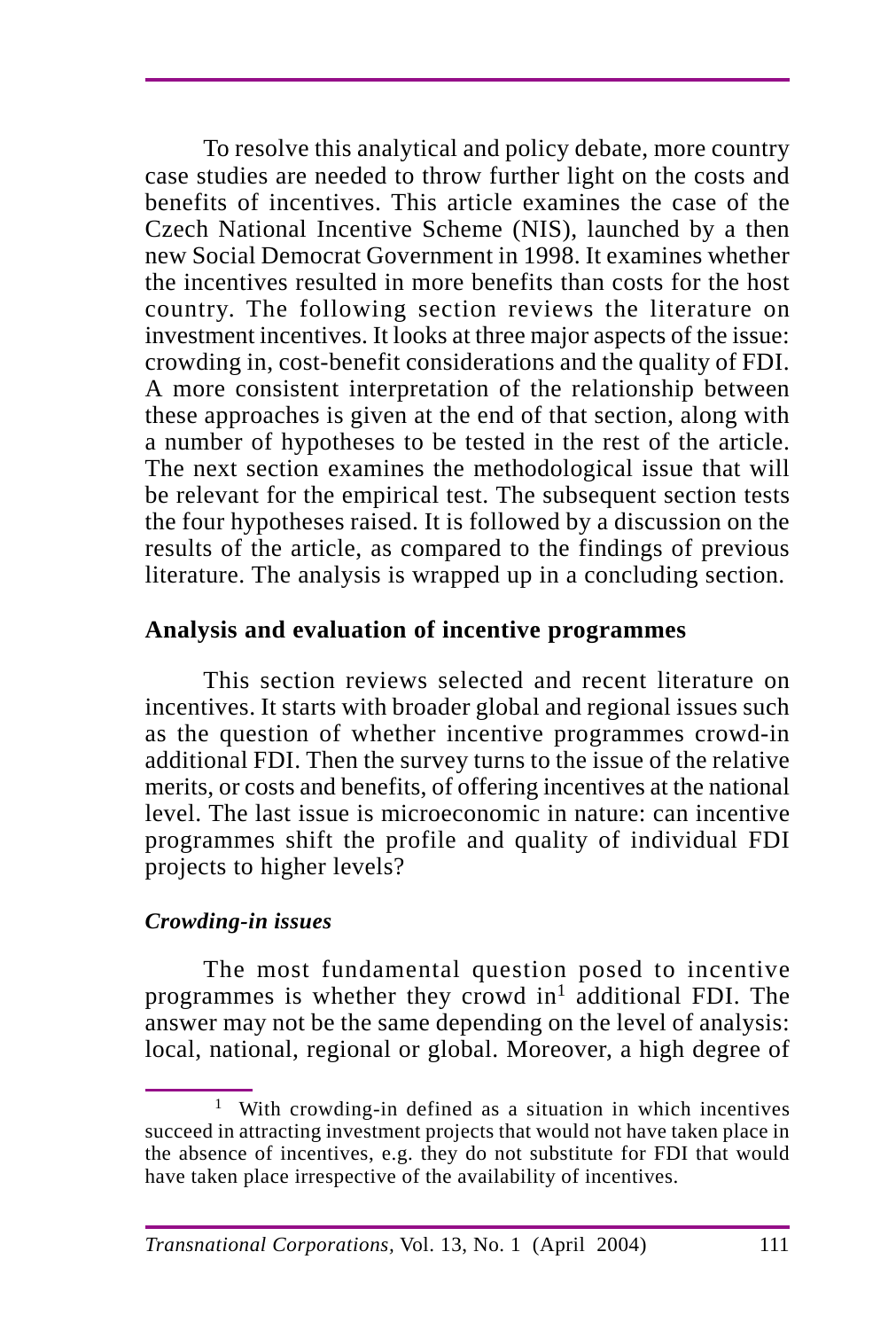sensitivity surrounds this crowding-in issue (Oman, 2000). While it is possible that incentive programmes do crowd in FDI at both the national and global levels, they also are potentially part of a beggar-thy-neighbour policy. Research on the United States economy (of FDI across United States regions) suggests that incentives do matter, especially when selecting among locations presenting marginal differences in other aspects of locational advantages and costs (Fisher and Peters, 1997). The results suggest that trade-offs may exist in cases in which incentives do make a difference in the final investment decision.

Dirk te Velde (2001) chooses two highly successful cases of having combined incentives with FDI: Ireland and Singapore. These country case studies suggest that incentive programmes can be successful in achieving their target. Te Velde (2001) shows apparent commonalities between the programmes in these two countries. They may have been successful in crowding in FDI because of their emphasis on alleviating informational constraints rather than only offering tax holidays.

But many studies, even at the national or local level, suggest that incentive programmes generally fail to crowd-in FDI (Morriset and Pirnia, 2000; Oman, 2000). Country case studies tend to be inconclusive in this respect. A time-series study of Indonesia by Louis Wells and Nancy Allen (2001) shows that, despite changes in government policy, the presence or absence of incentives had little impact on cumulative FDI inflows.

J. Beyer (2002), in a panel analysis of the economies in transition, concludes that the announcement of incentive programmes among other factors in CEE countries has had little impact on their ability to attract FDI. An earlier review of tax incentives in economies in transition by David Holland and Jeffrey Owens (1996) also concludes that incentives appear to play a marginal role in attracting FDI. Milan Semidhradsky and Stansilav Klazar (2001) even find a negative correlation between annual inflows of FDI into the Czech Republic, Hungary and Poland. They take this as a sign of distribution wars among similar locations in CEE.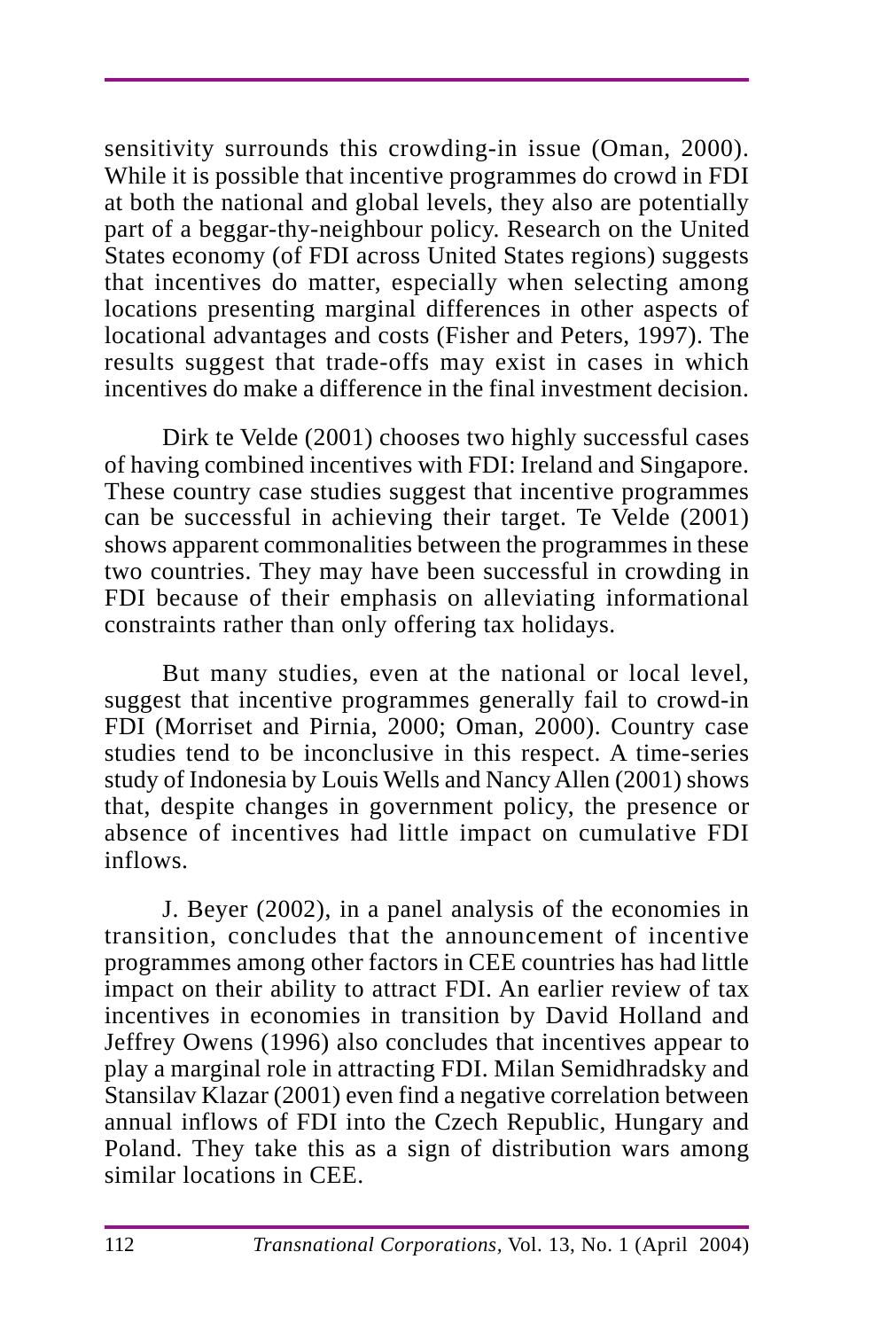## *Cost-benefit considerations*

The cost-benefit analysis of incentives looks at not only crowding in but also at the relative merits of incentive programmes. Because of the potential transfer of technology resulting from FDI, the latter may create a social multiplier over and above what has been created by domestic projects channelled through wage and tax payments in the host country. Benefits should in principle also include spillovers or externalities that may impact positively on the productivity and competitiveness of domestic firms (Blomström and Kokko, 1993).

On the top of the cost-benefit research agenda is the issue of the costs of incentive programmes (Morriset and Pirnia, 2000). Various social costs may result from these programmes, ranging from administrative costs and loss of foregone taxes, to the actual neglect of other important legislative issues. Charles Oman (2000) argues that incentive programmes of using fiscal incentives are popular in environments that offer low legal protection of firms and that are plagued with red tape and corruption. Holland and Owens (1996) also argue that other impediments to FDI should be tackled, instead of the great importance attached to tax incentives.

Only a small number of studies have conducted actual evaluations of the cost-benefit profiles of incentive programmes. Peter Fisher and Alan Peters (1997) review the studies connecting the level of regional taxes with regional growth or investment rates in the United States. They conclude that the relationship between taxes and growth depends mainly on how taxes are spent on regional development objectives. Wells and Allen (2001) investigate the cost-benefit profile of the Indonesian incentive programme and find that costs have by far outweighed the benefits. Te Velde (2001) estimates the costs of the Irish incentive programme per job created and sustained; they declined from above Irish  $\hat{\pm}$  30,000 per job in the 1980s to £ 10,000 in the 1990s. However, this study offers no calculation of benefits to offset or partially offset this cost.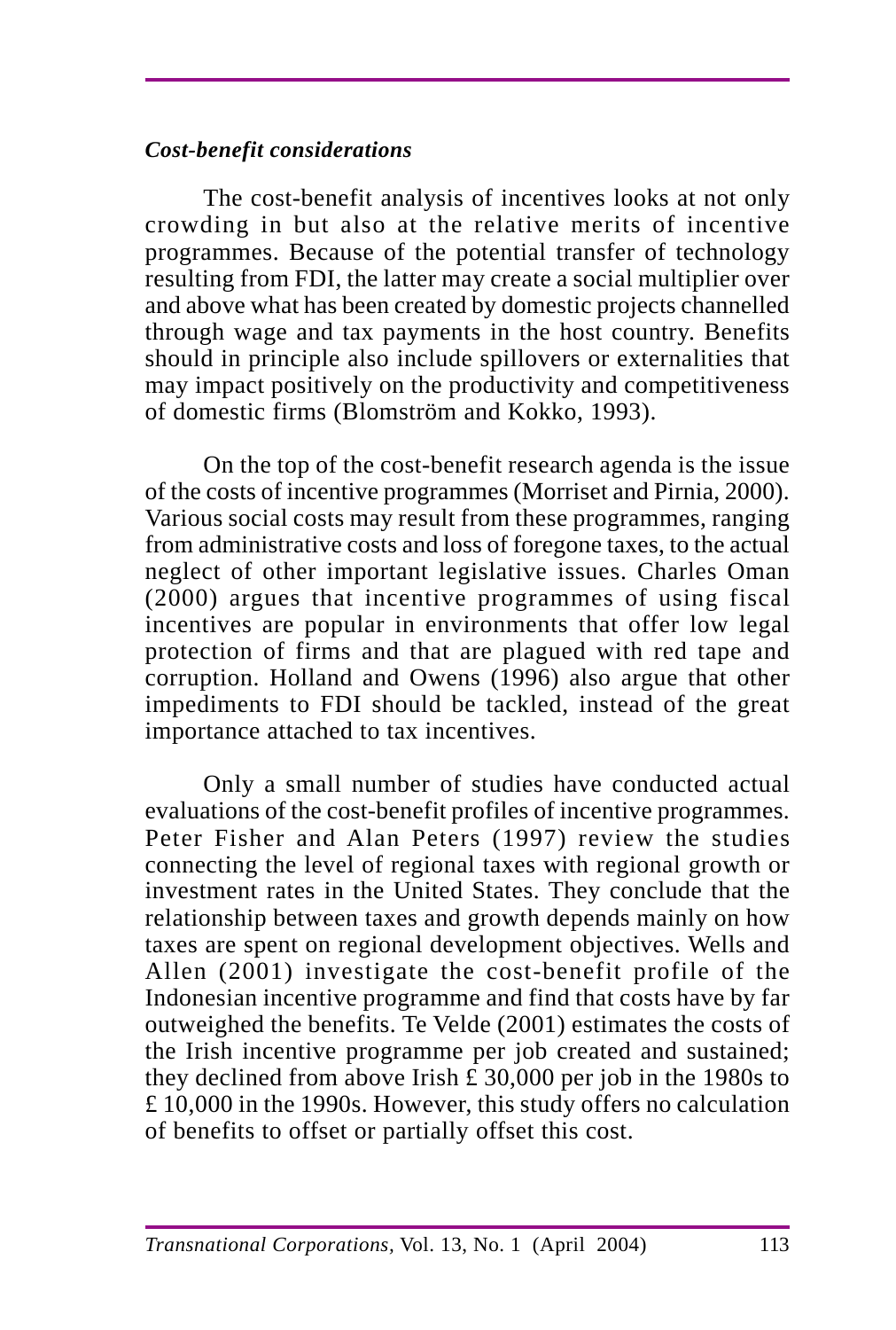#### *Selection biases and screening rules affecting the quality of FDI*

The last issue to be reviewed is FDI quality. This is a relevant topic at all levels of analysis, even though it is rarely discussed at the global level in which the distributional issue tends to dominate (Oman, 2000). However, increasingly rulesbased competition undertaken within the framework of national and international rules could help improve the overall quality of FDI.

The quality of FDI<sup>2</sup> matters a lot in the cost-benefit analysis of incentives. In other words, concerns over quality should take precedence over quantity targets when designing incentive programmes. According to Sanjaya Lall (1996) and John H. Dunning and Rajneesh Narula (2000), this is a key consideration, and hence there is no "one-size-fits-all" advice to be given to developing countries on how to use incentive programmes. Lall (1996) also points to the importance of specific policy objectives when understanding and evaluating individual country cases. Some countries may target quantity, others quality, or both. Quality targets may relate to upgrading through inter-industry (moving between industries) or intraindustry goals (deepening of capabilities, improving quality, increased value added), or both. According to Lall (1996), the upgrading of the FDI profile itself is one avenue for intervention. The externalization of technology transfer is another possible strategy such as placing equity restrictions on foreign ownership. Te Velde (2001) suggests that countries successful with incentive programmes maximize the benefits and minimize the costs by targeting specific types of projects. Ireland, for example, specifically targeted human-capital-intensive industries. Both Ireland and Singapore adopted a national linkage programme

<sup>2</sup> The quality of FDI is defined as a three-dimensional vector, made up of direct effects (social multiplier – further discussed below), indirect effects (various spillover effects such as training, diffusion of technology and creation of backward linkages) and, finally, the capture of comparative advantage in strategic industries (with above normal returns to capital accumulation).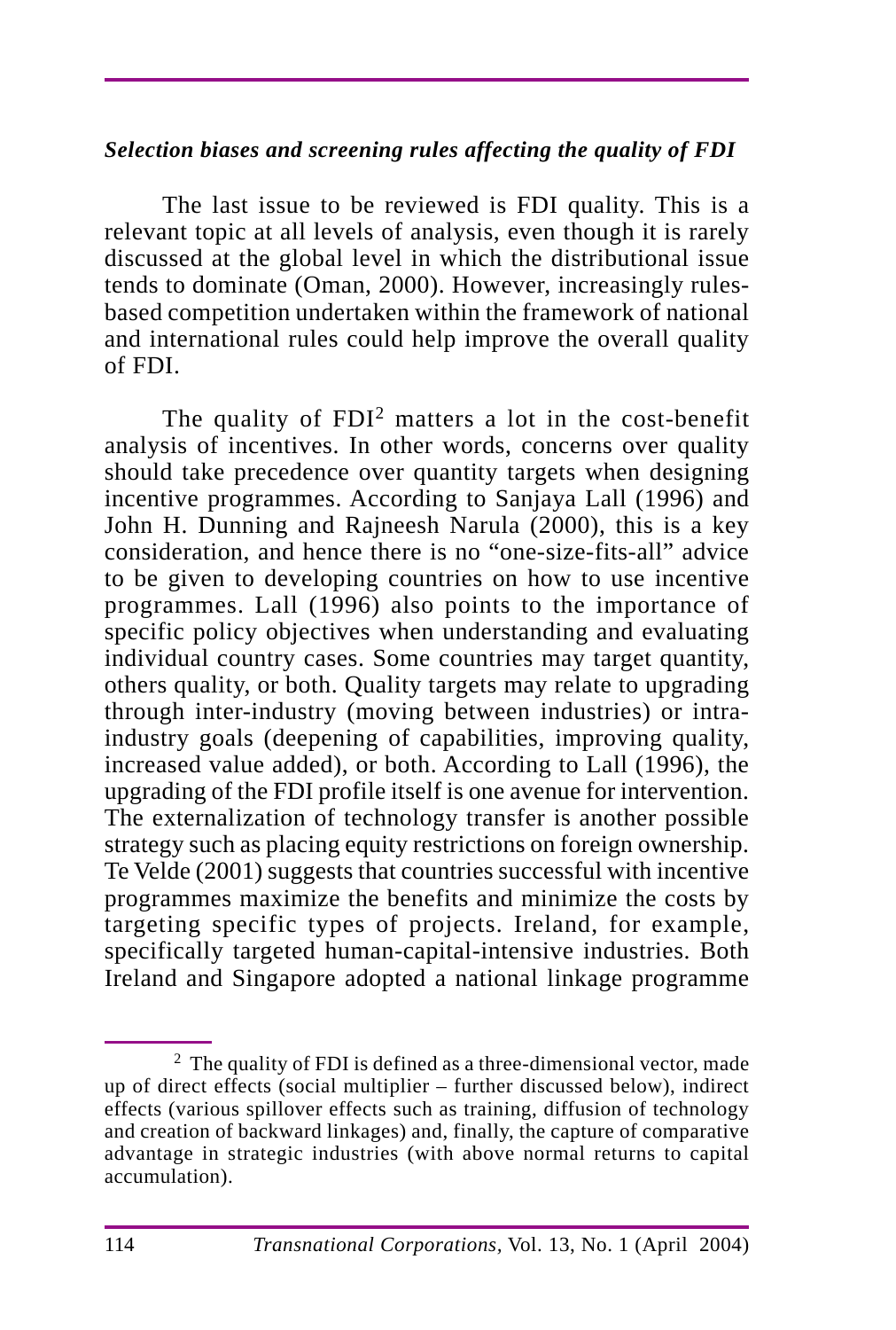complementing their incentive programmes to maximize spillover benefits.

On the basis of ill-adopted policies and screening rules in four countries of the Association of South-East Asian Nations, Stephen Thomsen (1999) demonstrates how incentive programmes can be directly harmful and costly to the host country. Too much focus on incentives given to export-oriented FDI only resulted in losing many of the potential benefits that FDI could have had as regards disciplining domestic industries.

There is no general consensus on the merits of using screening rules and other selective approaches to FDI. The European Bank for Reconstruction and Development (EBRD) (2002) and other international institutions, for example, advocate that incentive programmes be combined with a hands-off approach to selection, due to the dangers of the Government picking winners. UNCTAD (2002) advocates the targeting of quality benefits through attracting export-oriented FDI that improves the comparative advantage of the host country (UNCTAD, 2003). The Organisation for Economic Co-operation and Development (OECD) advocates (Oman, 2000) an approach to incentive programmes that is rules-based rather than competition-based.

In practice, selection biases (such as natural self-selection among applicants) and screening rules combined, may decide what type of FDI is attracted with incentive programmes. Selection biases can be discussed in general terms, whereas screening rules reflect political realities behind individual programmes. But it is also difficult to evaluate the success of a given programme without taking into account the policy objectives even though one could disagree with those objectives (Thomsen, 1999).

Several natural selection biases are highlighted in the literature on incentives. Ram Mudambi (1998) shows that there may be a selection bias in favour of new and greenfield FDI. Several authors suggest a natural selection bias in favour of more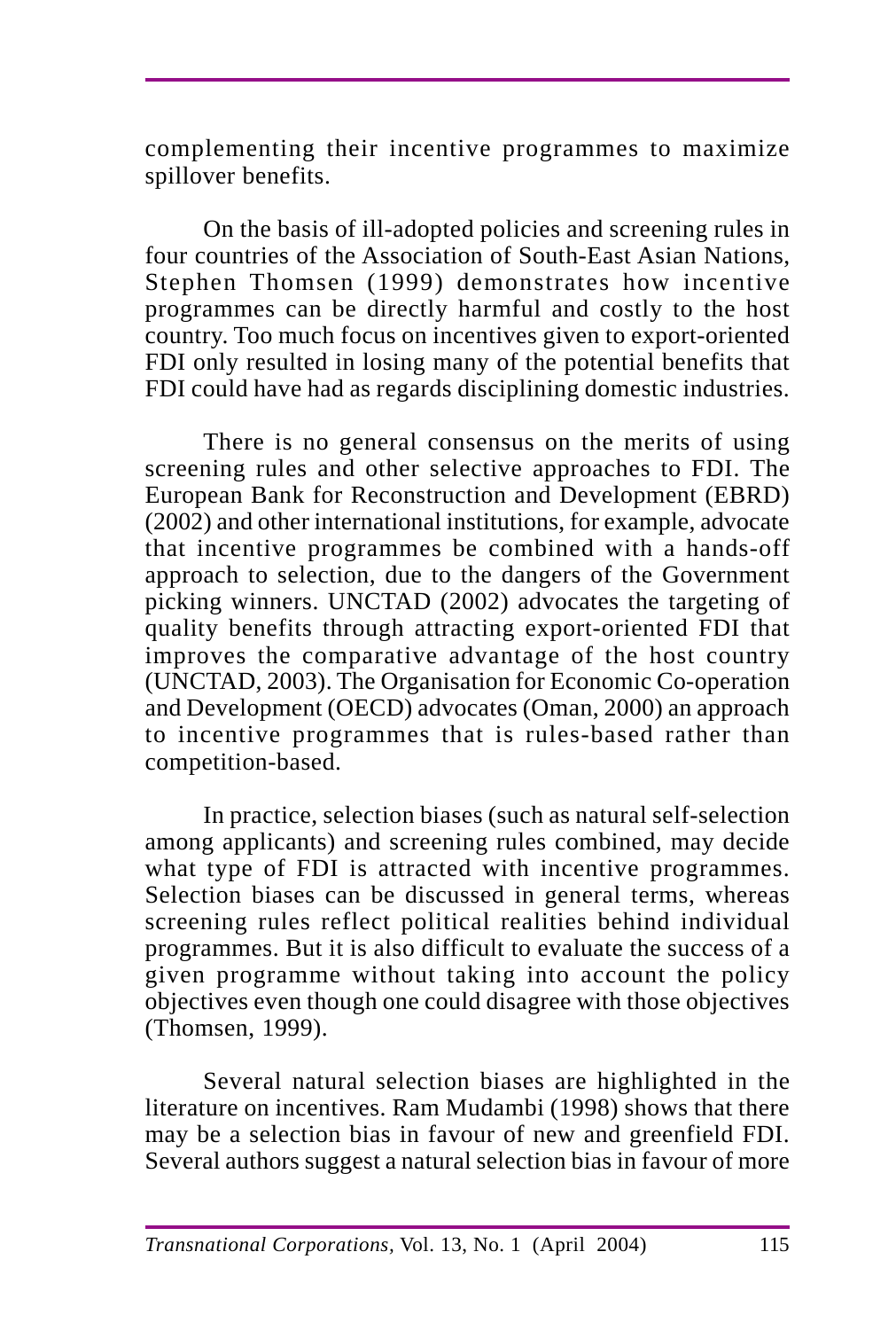footloose projects since these types of investors are more likely to be affected in their cost calculation by tax holidays (Fisher and Peters, 1997; Bergsman, 1999; Morriset and Pirnia, 2000). Attracting FDI that is likely to relocate anew within the near future poses unnecessary structural problems for a host economy. To give incentives to such investors may incur larger long-term costs for society than those immediately incurred with the provision of incentives. A similar argument applies to declining or sunset industries. In general, export-oriented projects are more cost- and incentive-sensitive than domestic-market-seeking projects (Te Welde, 2001; Thomsen, 1999).

The literature review of Jacques Morriset and Neda Pirnia (2000) also suggests that small firms may be more cost-sensitive and hence more likely to be affected by incentives. Fisher and Peters (1997) on the contrary suggest that incentives are relatively more important in global industries involving very large projects. However, the two arguments do not exclude one another. The type of incentives given to large projects will typically be on a case-by-case basis, whereas smaller projects may more likely be affected by rules-based incentives.

Natural selection biases may endanger the benefits of the programmes as they could reduce, rather than increase, the quality of FDI. Hence active policy rather than a *laissez-faire* approach would appear to be important for avoiding unnecessary harm. For this reason, incentive programmes should not generally be pursued if not combined with other national policies aiming at upgrading FDI, as well as national competences and comparative advantages (Lall, 1996; Dunning and Narula, 2000; Blomström and Kokko, 2003).

### *Analytical framework and hypothesis*

Based on this literature review, an analytical framework is developed in this article. In the evaluation of incentive programmes, it is necessary to distinguish local and national objectives from global ones. The focus of the rest of the article is on the national level. Some of the basic questions to be raised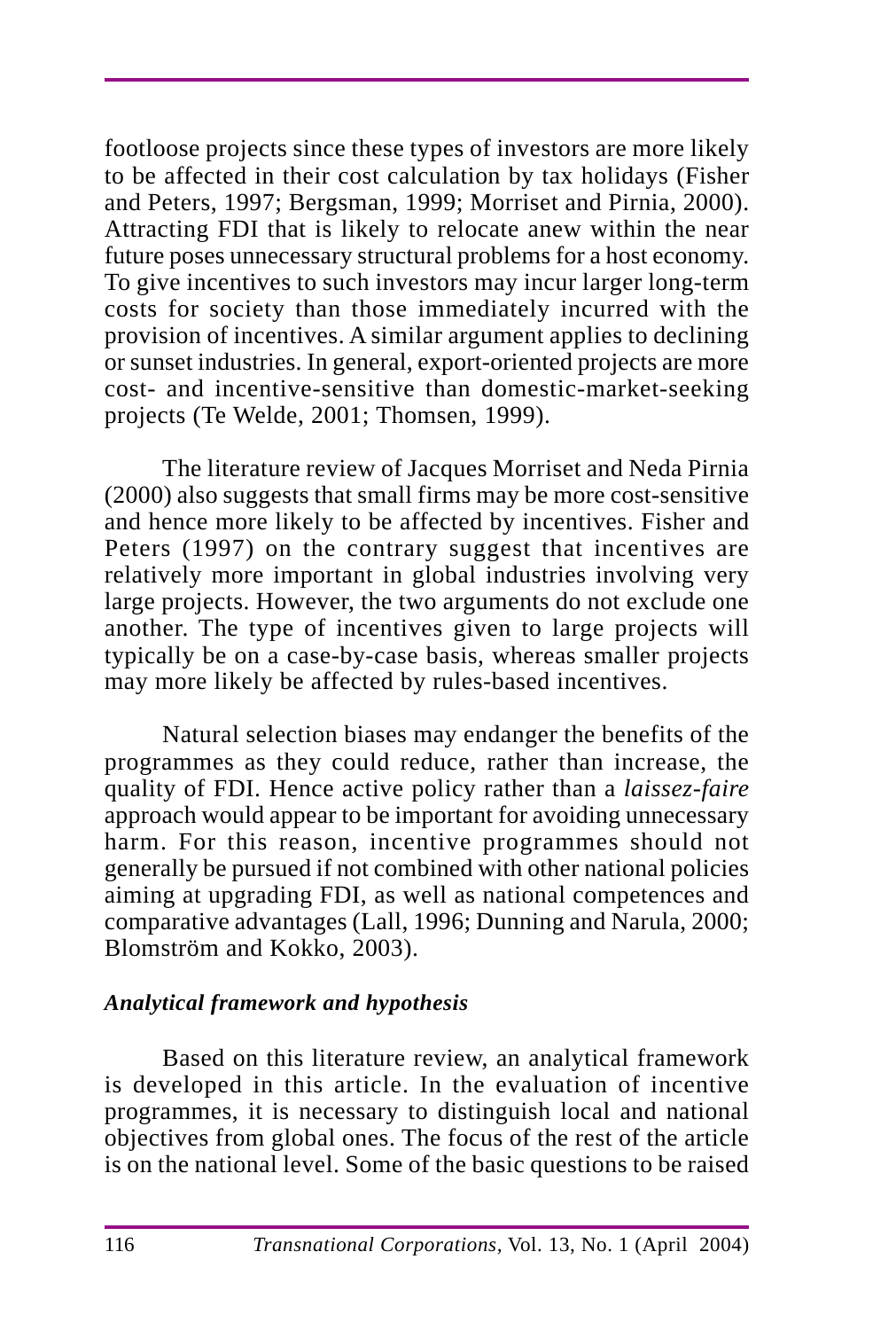are: what particular screening rules exist, if any? How does the programme intend to deal with selection biases? Based on this information, the incentive programme's performance can be evaluated in regard to crowding in, cost-benefit considerations and the quality of FDI (figure 1).





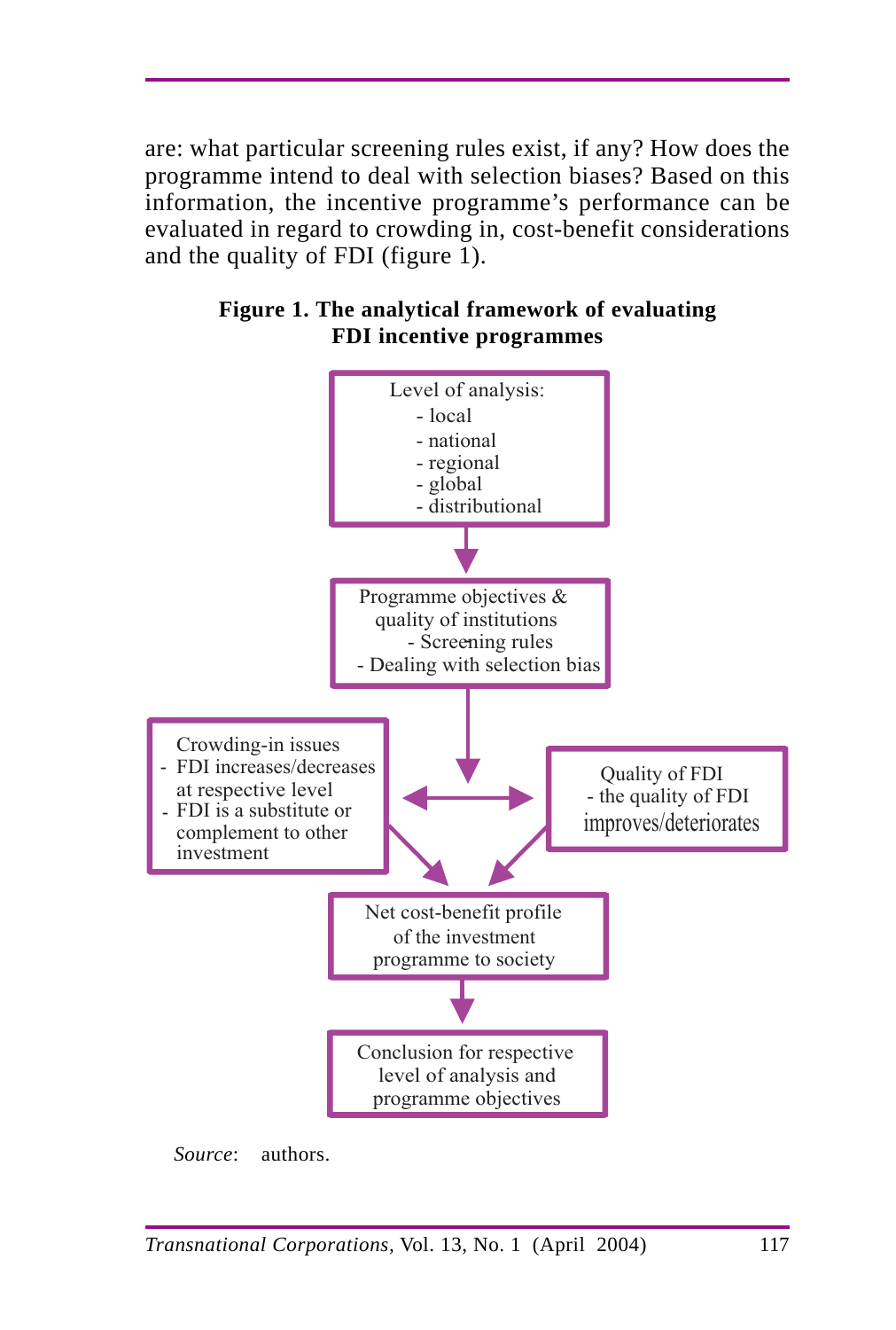The analytical framework stresses that these factors are difficult to evaluate in isolation. A good cost-benefit analysis should take into consideration both the issues of crowding in and the possible impact the programme has on upgrading FDI. Both of these factors should in principle feed back into the costbenefit analysis when asking questions such as: are public funds spent unnecessarily to attract FDI that would have taken place anyway? Or: are public funds spent in a meaningful way whereby attracting FDI actually coincides with other development objectives of the host country? Based on this analytical framework, the following research hypotheses are investigated with empirical data in the subsequent sections of this article:

**H1** The NIS crowds in FDI inflows into the Czech Republic.

**H2** The NIS leads to a natural selection bias in favour of smaller, cost- and export-oriented investors from traditional industries.

**H3** Specific screening rules under the NIS have a partially offsetting and hence the positive effect on the quality of FDI.

**H4** The social benefits of the NIS outweigh its social costs.

# **Methodology**

To investigate the above hypotheses, secondary data from Czech statistical sources such as CzechInvest and the Czech Statistical Office were combined with primary data collected through a focused survey questionnaire. The questionnaire method was selected because it provided such information on the recipients of incentives that was not available from any other secondary or primary sources. Two techniques were used during the survey. The first set of semi-structured interviews (pilot study) had two types of questions giving respondents the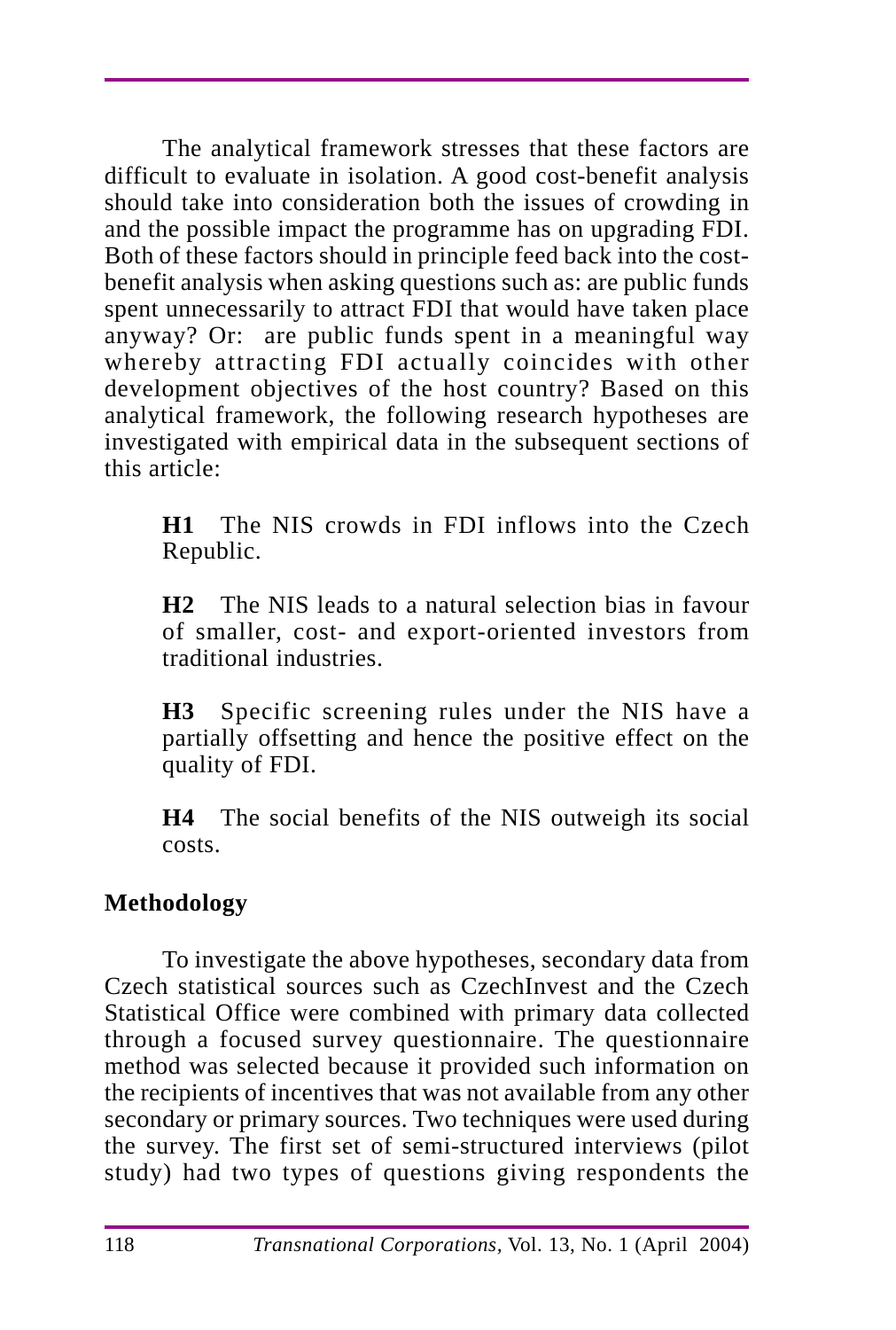freedom to express their opinion and feelings concerning the subject at hand. Secondly, scaled items were used in a formal questionnaire, in which respondents were required to identify their views with statements of pre-determined responses.

The questionnaire (see annex) was attached to an e-mail message explaining the objectives of the study. The questionnaire was made available in both the Czech and English languages. Investors who did not reply in the first round were contacted in a second wave with a new e-mail; finally, a third wave of telephone calls was made to increase the number of respondents.

The questionnaire was sent to 341 large foreign affiliates in the Czech Republic. The number of returned questionnaires was 155 – representing a good response rate (45%). Half of the respondents were expatriate managers sent to the Czech Republic; the rest were local managers of the foreign affiliates. Because some of the respondent firms were from service industries that did not have access to the NIS until 2002, the number of observations was further reduced to 135. Out of these 135 firms, 22 firms receive incentives, reflecting well the proportions of the entire population receiving incentives (table 1). There were however some deviations, in particular in terms of the size, industry distribution and entry mode, where there appears to be significant biases in the sample. However, no full picture of the whole foreign affiliate population is available. The population in table 1 was from a selected list of foreign affiliates in the Czech Republic, as published by CzechInvest. This list is biased in the favour of larger projects. In part this may explain why, for example, firms in "other manufacturing" and services were over-represented. This corresponds well to the fact that the survey results were drawing on a population with a higher number of smaller affiliates and typically engaged in auxiliary manufacturing activities and services.

Based on the questionnaire survey, a number of variables were constructed for the descriptive and statistical analysis. Annex table 1 provides an overview and description of these variables. The first variable concerns the information based on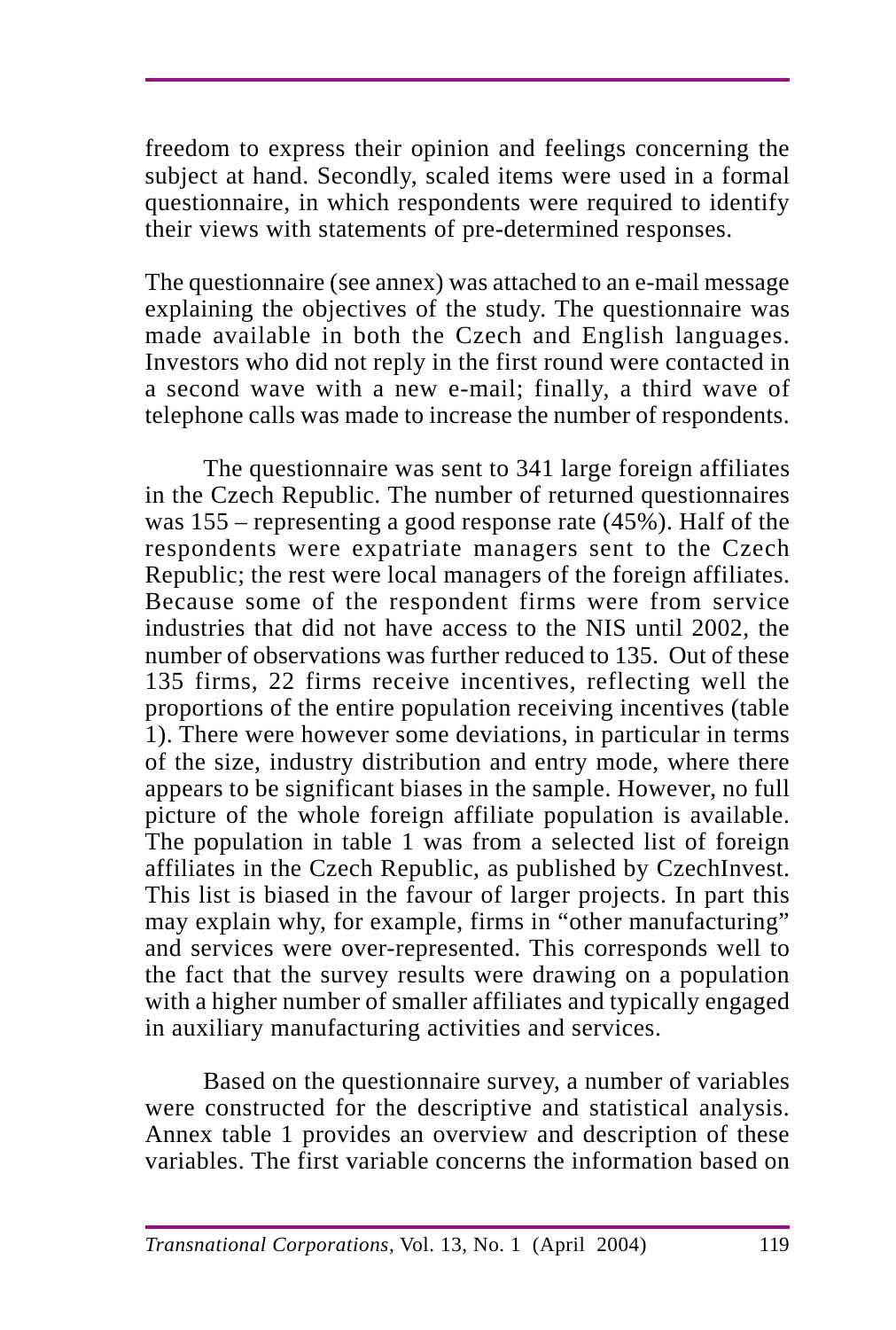|                                                                                    | Sample | Population | Deviation <sup>a</sup> |
|------------------------------------------------------------------------------------|--------|------------|------------------------|
| 1. Industry                                                                        |        |            |                        |
| Total <sup>b</sup>                                                                 | 133    | 938        |                        |
| -Food and tobacco                                                                  | 4%     | 5%         |                        |
| -Textiles and apparel                                                              | 4%     | 3%         | $^{+}$                 |
| -Wood and paper                                                                    | 4%     | 3%         | $^{+}$                 |
| -Chemicals                                                                         | 11%    | 16%        |                        |
| -Nonmetallic products                                                              | 17%    | 14%        | $^{+}$                 |
| -Machinery and equipment                                                           | 21%    | 36%        |                        |
| -Electronics                                                                       | 11%    | 14%        |                        |
| -Other manufacturing                                                               | 14%    | 2%         | $^{++}$                |
| -Commercial & o. services                                                          | 14%    | 7%         | $++$                   |
| 2. Entry mode                                                                      |        |            |                        |
| Total                                                                              | 134    | 390        |                        |
| -Greenfield                                                                        | 42%    | 33%        | $++$                   |
| -Acquisition/JV                                                                    | 54%    | 52%        | $+$                    |
| -Expansion project                                                                 | 4%     | 15%        |                        |
| 3. Project size                                                                    |        |            |                        |
| Total                                                                              | 125    | 697        |                        |
| -Small firms $(L<50)$                                                              | 26%    | 9%         | $^{++}$                |
| -Medium-sized firms (50 <l<250)< td=""><td>34%</td><td>40%</td><td></td></l<250)<> | 34%    | 40%        |                        |
| -Large firms $(L>250)$                                                             | 40%    | 51%        |                        |
| 4. Year of investment                                                              |        |            |                        |
| Total                                                                              | 134    | 602        |                        |
| -1995 or before                                                                    | 53%    | 49%        | $^{+}$                 |
| $-1996$                                                                            | 6%     | 5%         | $^{+}$                 |
| $-1997$                                                                            | 10%    | 7%         | $^{+}$                 |
| $-1998$                                                                            | 9%     | 8%         | $^{+}$                 |
| $-1999$                                                                            | 10%    | 8%         | $^{+}$                 |
| $-2000$                                                                            | 5%     | 7%         |                        |
| $-2001$                                                                            | 6%     | 11%        |                        |
| $-2002$                                                                            | 1%     | 5%         |                        |
| 5. Incentives                                                                      |        |            |                        |
| Total                                                                              | 134    | 974        |                        |
| -with incentives                                                                   | 16%    | 19%        |                        |
| -without incentives                                                                | 84%    | 81%        | $^{+}$                 |

**Table 1. Sample compared to population characteristics** (Number of projects)

- *Source:* CzechInvest, 2002, and primary survey data.<br><sup>a</sup> "Deviation" marks a negative or positive deviation of the sample from "population" characteristics according to CzechInvest's list of "Selected Foreign Investors". Note that this list is biased towards large investors in the Czech Republic.
- b "Total" denotes the number of available observations that the characteristics are based upon. The total sample size is 135 and the population size is 974, but observations on some characteristics are missing. Hence, totals are not equal across the various characteristics.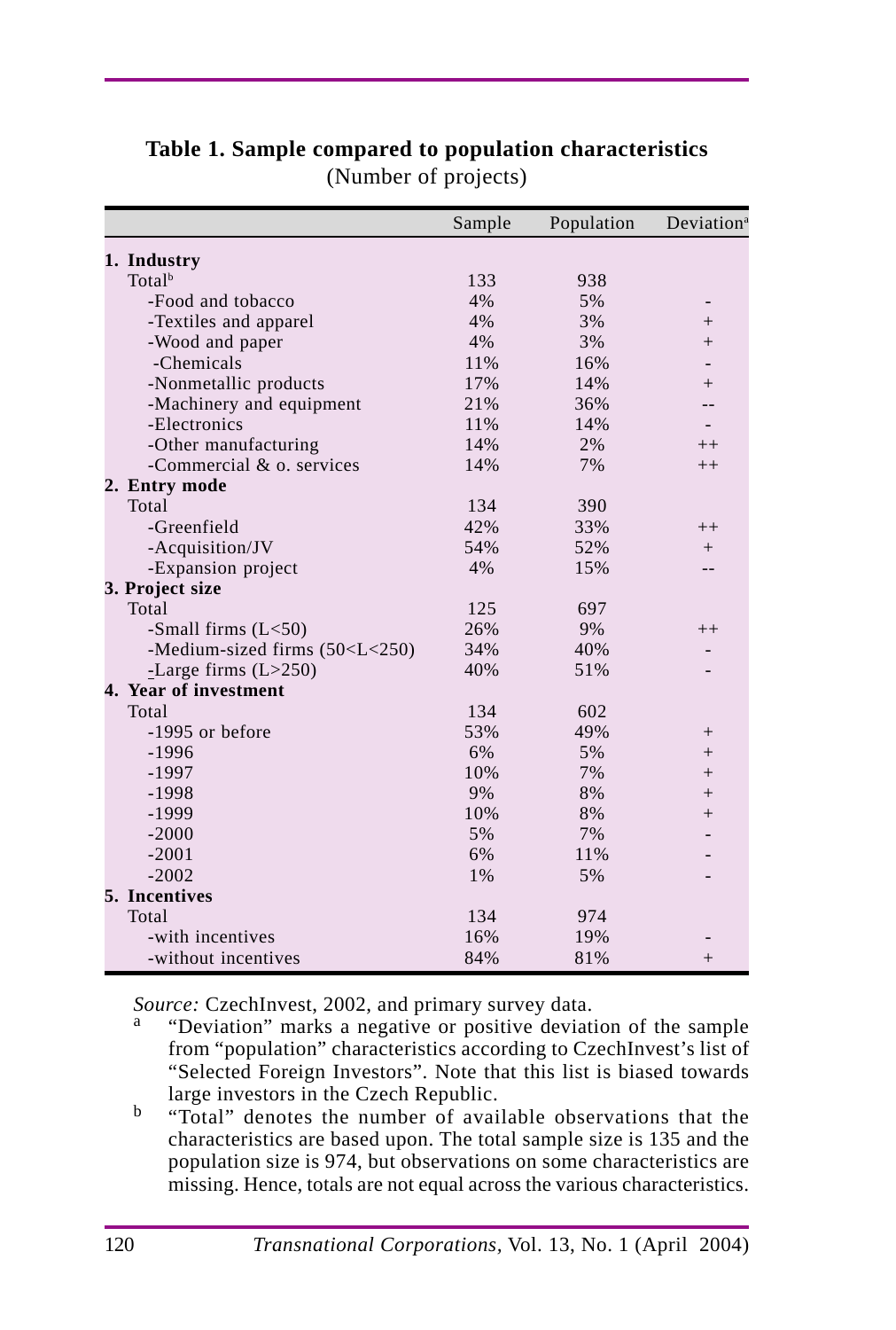which a firm decides to invest in the Czech Republic, where a dummy of 1 was assigned to firms relying on local networks (*LOCNET*). Three dummy variables were used for the entry mode: cooperative (*COOP*), greenfield (*GREEN*) and followup (*FOLUP*) projects. Firms are differentiated by size according to their number of employees as captured by the variable (*SIZE*). Further, a dummy was included for export market orientation (*EXP*), applied to firms that not only cater to domestic or regional CEE markets but to wider European or global markets. Also, a dummy reflects whether firms have a long-term orientation towards operating in the Czech Republic, namely when answering whether they plan to reinvest in the future (*REINV*). Additional dummies reflect whether firms applied for incentives (*APINC*), and a dummy for motives: cost-oriented firms were classified under the variable *COST*. The *AGE* of the affiliate was adopted as a numerical variable. Finally, a dummy variable was adopted to differentiate foreign affiliates by the nationality of their management team, where a value of 1 is assigned to firms with a local Czech team (*LOCALM*)*.*

# **Evaluation of the NIS**

In this section, the four hypotheses are discussed and tested against the data for the Czech incentive programme. But before turning to the specific issues of the hypotheses, the objectives of the NIS and its institutional setting are introduced.

# *Programme objectives and institutional quality*

Since 1998, the Czech Republic has been offering an incentive package to foreign and domestic investors based on the principle of national treatment. However, *de facto*, the scheme has targeted large foreign investors with the aim of stimulating a massive inflow of FDI into new greenfield projects.3 Some incentive packages were also offered prior to

<sup>3</sup> However, acquisitions may also be involved as CzechInvest distinguishes between acquisitions and so-called brownfield investments (a brownfield investment is regarded more as a greenfield investment since it involves a very low purchase price and an almost 100% remake of the plants involved).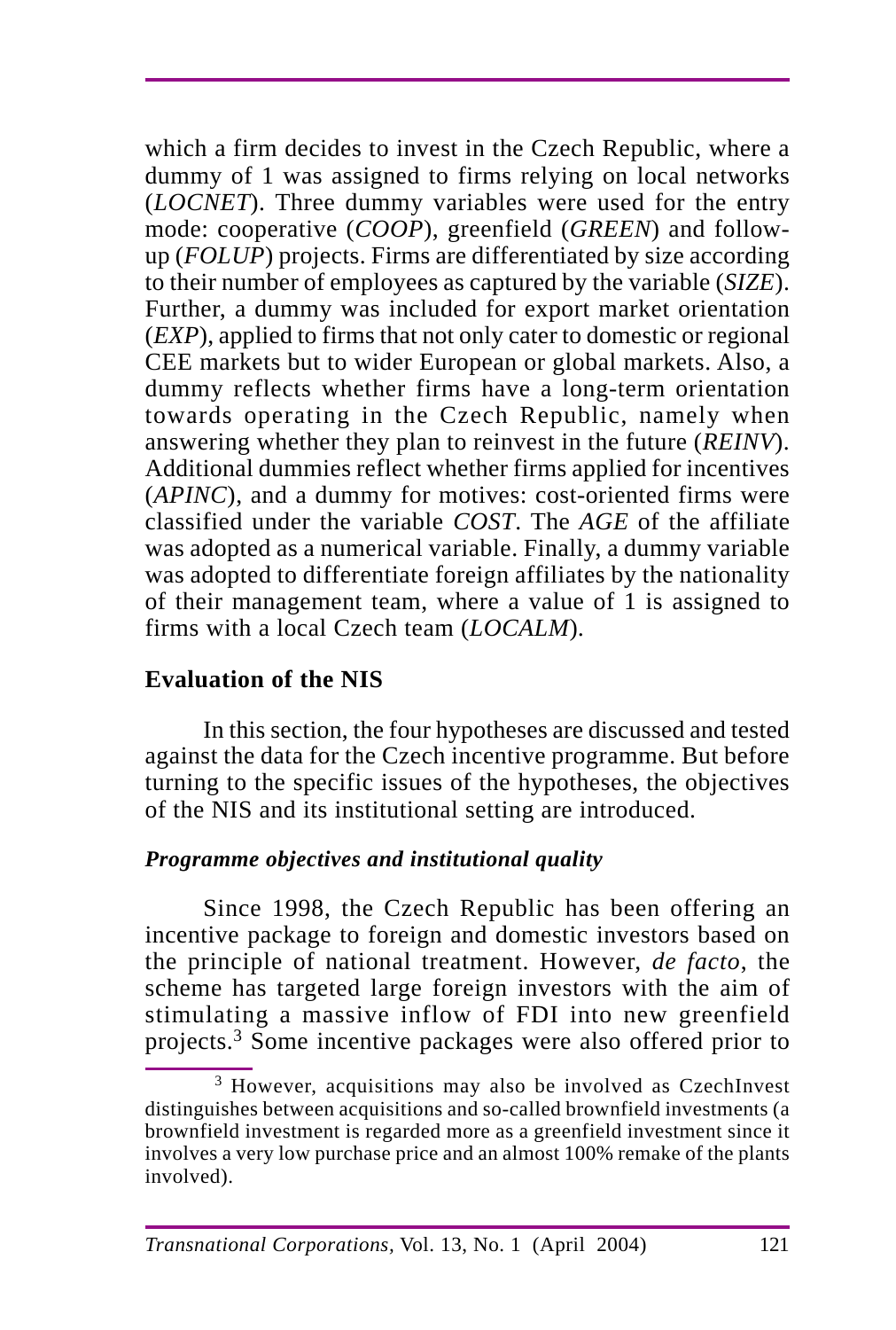1998, but on a very selective basis (Anderson, 2001). The most recent law on the NIS is from 2000 (the Investment Incentive Act).<sup>4</sup> Under this law, enterprises enjoy corporate tax relief for up to 10 years, can import inputs duty free and are exempted from paying the value-added tax on new machinery. Companies may also deduct (on top of depreciations) 10-15% of the costs of new machinery and technologies from their tax base, provided that they are the first owners or leaseholders. Also offered are job creation grants ranging from Czech crown (CZK) 80,000 to CZK 200,000 per employee and re-training grants covering up to 35% of training cost per employee. The re-training grants depend on regional unemployment levels. However, the size of grants in practice also depends often on the availability of funds in the local labour office (MPO, 2002; CzechInvest, 2002). Land and designated infrastructure at less than commercial prices is also part of the NIS.

Several features of the screening rules under the NIS may reduce a natural selection bias. A special feature of this programme is for example that it does not target greenfield investors only, but also firms investing in existing plants according to Section 2 of the Investment Incentive Act. However, special capital requirements also related to the granting of full tax holidays should indirectly lead to a bias favouring greenfield investors.

Other aspects of screening rules deal with FDI quality. The acquisition of new machinery with up to 40% of the total value of assets is a requirement under the NIS. Projects must be environmentally friendly, in line with the most recent Czech laws. Size requirements regarding total assets also apply, even though these requirements are reduced in the case of investments into high-unemployment regions.

<sup>4</sup> The Investment Incentives Act (72/2000 Coll.) is officially called the "Act on Investment Incentives and the Amendment of Certain Acts, as amended by Act No. 453/2001" (adopted by the Parliament of the Czech Republic). For a non-legal presentation see KPMG, 2001.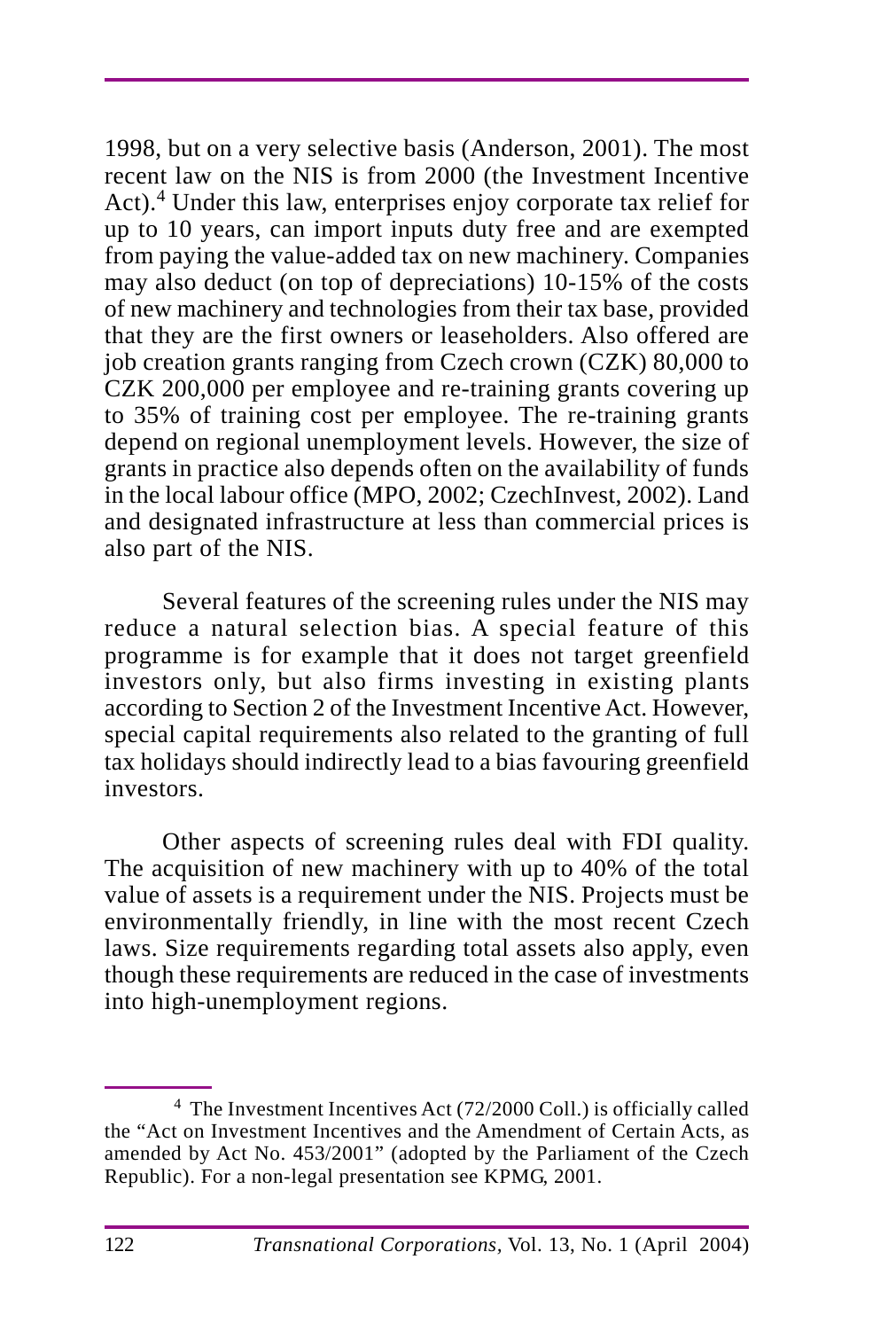Services were not covered by the NIS until 2002, except for certain "strategic" services such as research-anddevelopment (R&D) facilities (KPMG, 2001). Furthermore, capital and size requirements together may act as a deterrent for incentives being given to service projects.<sup>5</sup> Specific mention is made of certain manufacturing industries in the Investment Incentive Act, with emphasis on the more technology-intensive6 ones. This suggests that the NIS aims to upgrade FDI towards certain strategic industries.

CzechInvest is the main institution implementing the NIS, as well as providing information about potential local suppliers. However, some specific aspects of the incentive package are negotiated independently between the investor and the relevant part of the State apparatus, such as the local authorities.

### *Does the NIS crowd in national investment?*

The Czech Republic is one of the most successful economies in transition in attracting FDI (UNCTAD, 2003). Has the NIS been an important factor for this success? After the introduction of the incentive programme, annual FDI inflows have more than doubled compared to their previous levels in the early 1990s. This section discusses the hypothesis (H1) about a causal relationship between the NIS and the recent jump in inflows.

FDI inflows into the Czech Republic increased from \$3.7 billion in 1998 to \$6.3 billion in 1999 (figure 2). However, coinciding with this, there was a turnaround in privatization policies that until 1998 discriminated against foreign investors. Before 1998, to get around certain legal restrictions on property ownership and reduce start-up costs, many foreign investors preferred going into joint ventures with local partners rather than to undertake greenfield investments (ILO, 1995). This all

<sup>5</sup> As amended by changes to the NIS introduced after 2002.

<sup>6</sup> With technology-intensive industries defined as those using physical and/or human capital intensively.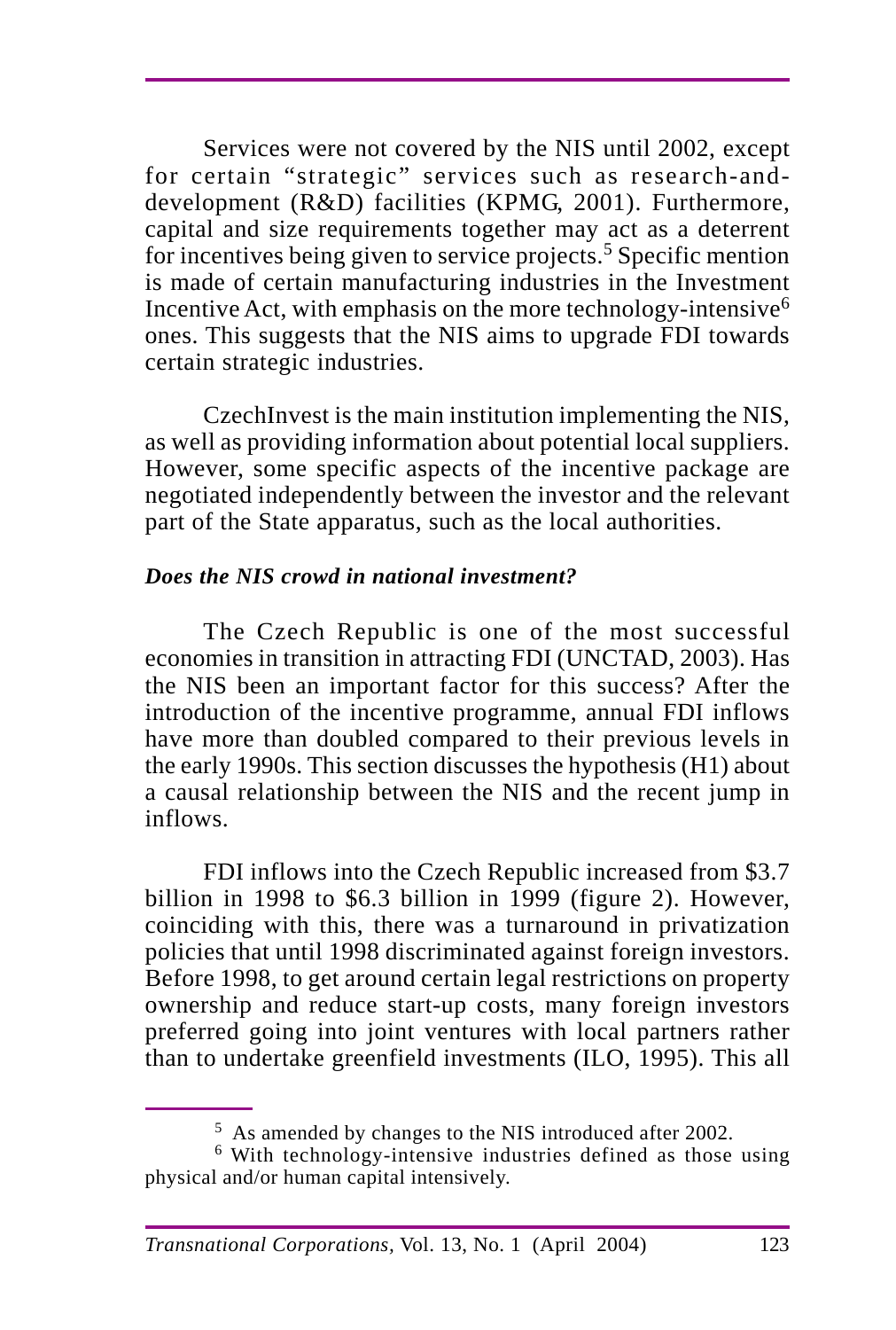changed when a new Social Democrat Government came into power in 1998 (Anderson, 2001). But according to information from the National Property Fund (NPF, 2001), most new privatizations that were taking place with foreign capital in 1998- 2001 were in the form of "brownfield" FDI (acquisition of Czech firms and brands).<sup>7</sup> Also, an important part of recent investment projects was the expansion of existing facilities (stimulated by the NIS initiative).



**Figure 2. FDI inflows into the Czech Republic, 1993-2002** (Million dollars)

When FDI projects with and without incentives are compared against each other by industry and in terms of size of investments (table 2), one finds that the incentive programme might have crowded in a few extra projects, especially over time. This is seen by the fact that the ratio between subsidized and total projects reached 1 by 2001, implying that by 2001 less than 10% of all new investments in manufacturing took place beyond the NIS. However, a large and increasing segment of FDI inflows was in service industries, not affected by the NIS until 2002.

*Source*: CNB, 2003.

<sup>7</sup> These data contain only FDI-related privatization revenues flowing to the responsible government agency, hence underestimating the real level of privatisation-related FDI.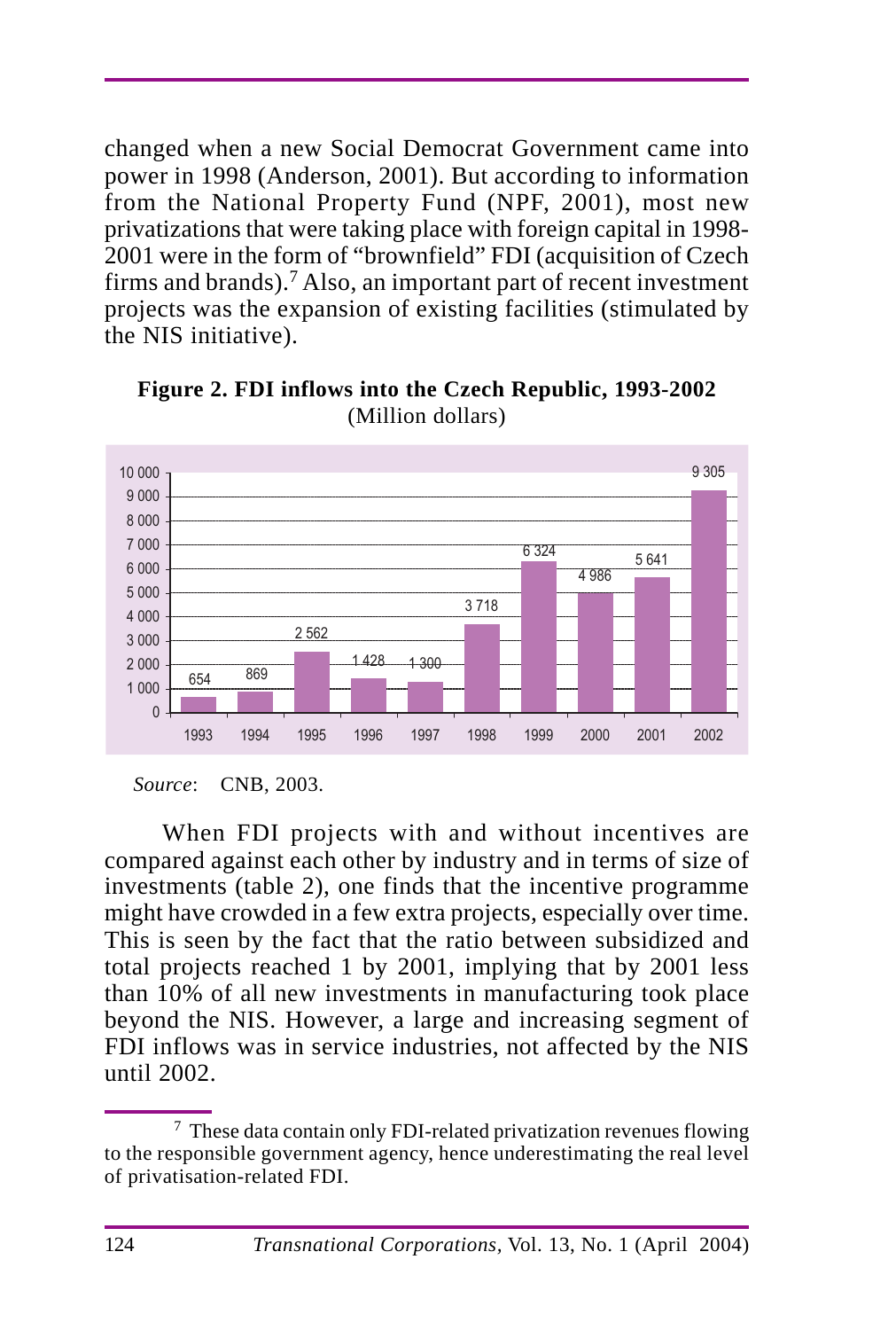|                                    | Cumulative<br>FDI |                              | <b>Inflows</b> |                          | <b>Inflows</b> |           | <b>Inflows</b> |         | Cumulative<br><b>FDI</b> |
|------------------------------------|-------------------|------------------------------|----------------|--------------------------|----------------|-----------|----------------|---------|--------------------------|
|                                    | End 1998          | SPa                          | 1999           | <b>SP</b>                | 2000           | <b>SP</b> | 2001           | SP      | End 2001                 |
| Primary sectors<br>Service sectors | 108<br>4 4 0 1    |                              | 255<br>4 0 6 1 |                          | 85<br>2851     |           | 48<br>3 4 3 5  |         | 496<br>16 748            |
| Manufacturing                      | 4 0 2 2           | 692                          | 2 0 0 8        | 525                      | 2 0 5 0        | 1 3 3 4   | 1 4 3 3        | 1 3 2 8 | 9 5 1 3                  |
| Hereof in percentage:              |                   |                              |                |                          |                |           |                |         |                          |
| -Food and tobacco                  | 18                | $\qquad \qquad \blacksquare$ | 18             |                          | 9              | 3         | 6              |         | 14                       |
| -Textiles and apparel              | 4                 | 7                            | $\mathfrak{D}$ | 13                       | 3              |           | 6              |         | 4                        |
| -Wood and paper                    | 7                 |                              | 10             |                          | 3              | 4         | 10             | 4       |                          |
| -Chemicals                         | 15                |                              | 20             |                          | 14             | 13        | 13             | 25      | 15                       |
| -Nonmetallic prod.                 | 13                | $\overline{\phantom{a}}$     | 16             | 12                       | 6              | 9         | 9              | 7       | 12                       |
| -Basic metals and products         | 10                |                              | 9              | $\overline{\phantom{a}}$ | 12             | 1         | 6              | 3       | 10                       |
| -Machinery and equipment           | 30                | 93                           | 23             | 75                       | 51             | 69        | 48             | 59      | 36                       |
| -Recycling and other n.e.s.        | 3                 |                              | $\overline{2}$ |                          | $\mathfrak{p}$ |           | $\mathfrak{p}$ |         | $\mathfrak{p}$           |

**Table 2. FDI projects with and without affiliates by industry** (Million dollars)

*Sources:* CNB, 2002; CzechInvest, 2002.<br><sup>a</sup> Subsidized projects in million dollars for manufacturing FDI, and percentage distribution by industry.

The survey also shows that few investors entered the country or chose to expand their existing operations because they were offered incentives. According to the survey, only 5 respondents (4% of all respondents, 22% of respondents with incentives or 10% of respondents investing in 1998 or after) were directly motivated by the availability of incentives. According to the sample data, it was somewhat more than marginally the case that incentives were a co-determining factor of choosing to invest in the Czech Republic among those firms receiving incentives in the manufacturing sector.

But while the macroeconomic data presented here also seemed to indicate a strong correlation between the NIS and the jump in inflows of FDI into the Czech Republic from 1999 onwards, the correlation may still not be as strong as appears from these data, for several reasons. Firstly, the NIS was introduced along with radical changes in Czech policies due to a change in Government. The most important changes concerned the opening up of the privatization process to outsiders and the general attitude and political climate with respect to welcoming FDI. Secondly, among all investors that entered the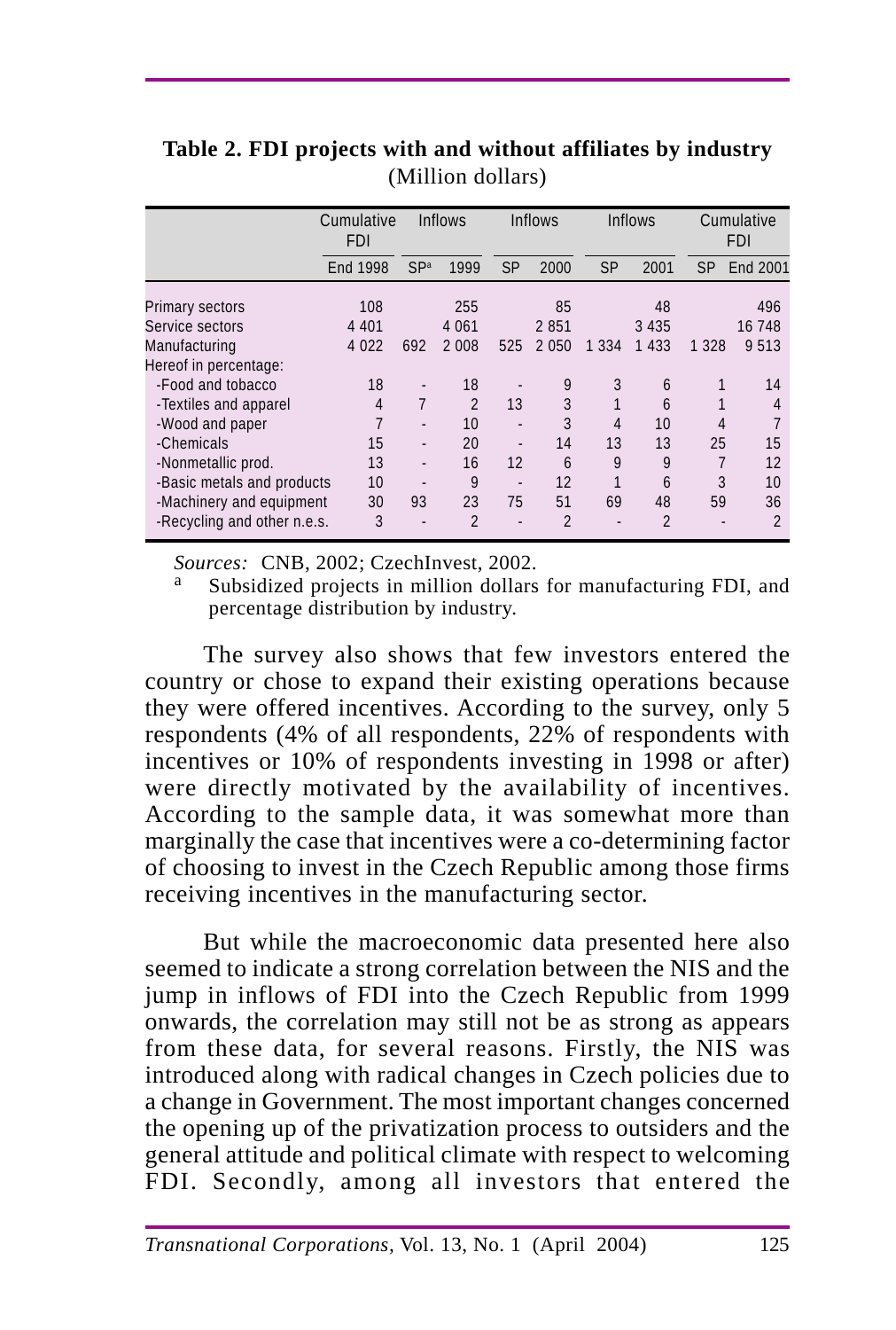manufacturing sector, only around 10% appeared to be attracted specifically by the provision of investment incentives. Thirdly, and most importantly, the NIS supports an increasing share of manufacturing investment over time, culminating in almost complete participation of FDI projects in the NIS in 2001. Hence the conclusion is that some crowding in occurred, but it was not a dominant phenomenon since actual crowding in is only around 3%8 when taking into consideration that the bulk of FDI is now taking place in service industries.

#### *Does the NIS improve the quality of FDI?*

Table 2 also provides some initial observations on industry upgrading in FDI. Compared to the total sample, the population of subsidized projects here shows that the industry structure was not neutral. Most of the projects involving engineering and technical skills fell into the category of subsidized projects. Also, the chemical industry received increasing FDI mainly within the NIS. This suggests that the programme has been somewhat successful in terms of its industry upgrading objective. Possibly also by aiming for agglomeration effects, these industries captured dynamic comparative advantages in areas in which the Czech Republic may have an obvious potential in terms of human skills.

The rest of this section draws on the primary survey data, discussing further the next two hypotheses (H2 and H3) about the impact that a natural selection bias and screening rules may have had on the quality of FDI. Among the investors interviewed, only 38% expressed any interest in the NIS,<sup>9</sup> and only 19%

<sup>8</sup> Calculated as 10% of one third of all investors when including FDI into services.

<sup>&</sup>lt;sup>9</sup> The questionnaire (compared to the interview technique) may introduce a bias since the interviewer conveys information about the NIS that the survey does not. Furthermore, the difference between responses of the interviewed and surveyed firms may also relate to the fact that many more firms were self-selected out of the application process to the NIS before 1998 as it was a much more limited incentive programme. Furthermore the data of interest and application are not directly comparable since selfselection separates those firms showing an interest in, from those firms that take steps to apply for, incentives.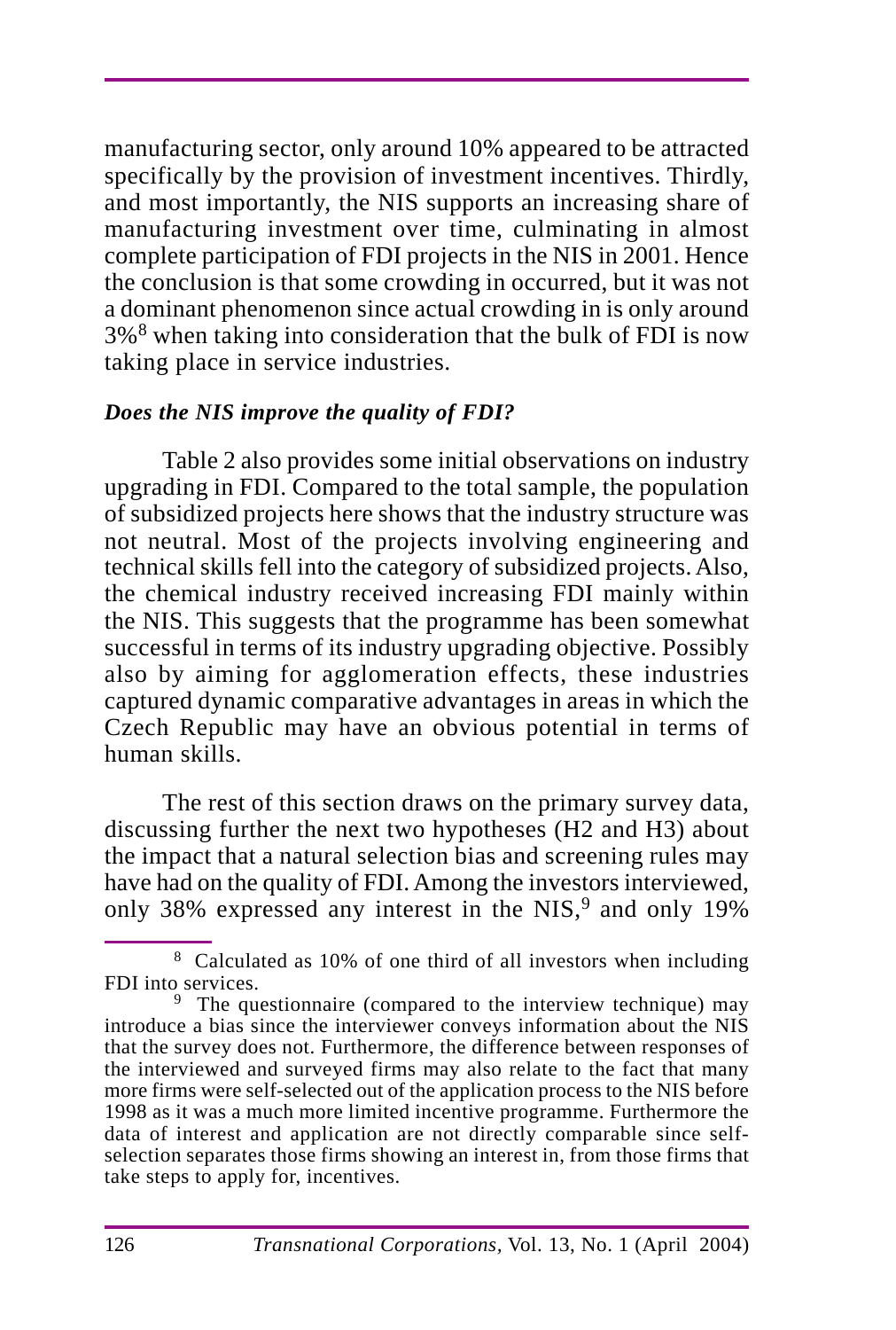applied for incentives (but 50% of firms investing after 1998 applied for incentives). However, most of the firms with incentives entered the country after the incentive programme was introduced in 1998. This is a general problem with the sample since it is skewed in terms of firms having opportunities to invest within the NIS. Among the group of firms within this narrower interest group ending up applying for incentives, only 15% were not finally admitted to the NIS as they probably did not fulfil essential criteria related to screening procedures. (More about this below.) Hence some natural selection took place from a broader interest group of firms to an actual group of firms applying for participation in the NIS. And, secondly, some screening took place among the firms in the sample that applied for incentives to a smaller group of firms finally admitted to the programme.

In several respects the NIS may have had a neutral effect on the structure of FDI projects (table 3). This appears to be the case regarding factors such as investment motives and initial contacts upon entry. However, table 3 also suggests that subsidized projects differ from other projects in most other aspects: notably they are larger, more likely to be greenfield projects, export oriented, having plans to reinvest, and to occur in technology intensive industries. The one-way Anova results in table 3 are largely in accordance with the rather significant Pearson correlation coefficients in annex table 1 for the same firm characteristics.

Some of these differences disappear when only focusing on projects without incentives in 1998 or after as the relevant sub-sample to compare with because of a massive scaling up of the NIS in 1998 (second column in table 3). Hence, the passing of time in itself is likely to have had a rather deep impact in terms of some of the differences observed being attributable to the age of the affiliate and changing production conditions in the host economy. Focusing on the more narrow comparison, it is clear that firm size and indirectly the greenfield entry mode, including lesser probability of having a local Czech manager, are now the most important factors standing out as significantly different for firm characteristics in column 2 and 3 in table 3.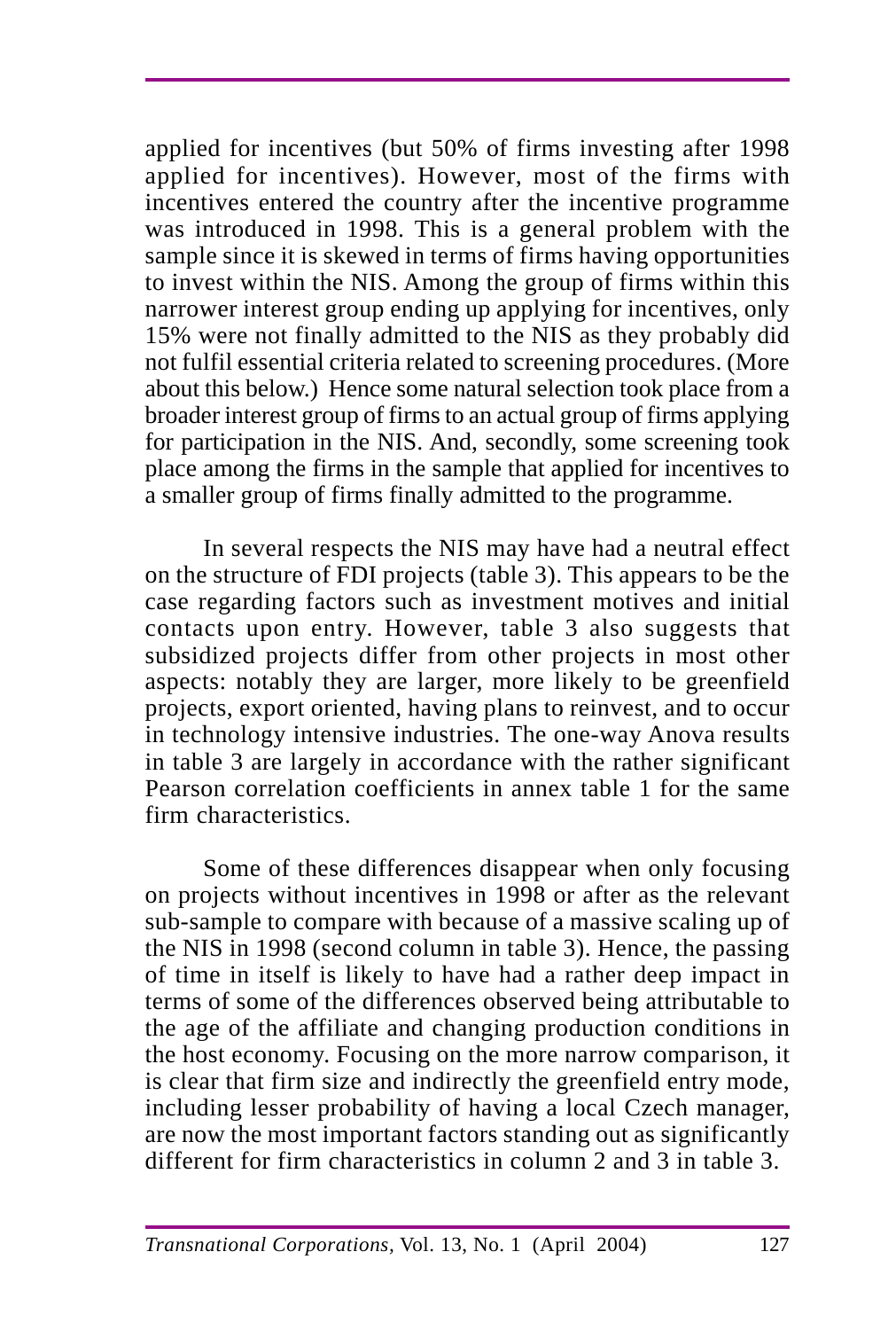|                                                                          | Projects without<br>incentives | Projects without<br>incentives | Projects with<br>incentives<br>from 1998 onwards         |
|--------------------------------------------------------------------------|--------------------------------|--------------------------------|----------------------------------------------------------|
| Item                                                                     | for all years<br>(Total 113)   | (Total 27)                     | (Total 22 <sup>f</sup> )                                 |
| 1. Contacts<br>-Local network                                            | 46%                            | 37%                            | 45% (0.93, 0.41)                                         |
| 2. Entry mode<br>-Co-operative <sup>b</sup><br>-Greenfield<br>-Expansion | 60%<br>40%<br>0%               | 69%<br>31%<br>0%               | 32% (0.02, 0.01)<br>45% (0.66, 0.40)<br>23% (0.00, 0.00) |
| 3. Size<br>-average employment<br>-average investment<br>(CZK million)   | 318<br>146                     | 210<br>23                      | 574 (0.01, 0.07)<br>217(0.00, 0.00)                      |
| 4. Export orientation                                                    | 72%                            | 88%                            | 91% (0.06, 0.89)                                         |
| 5. Plans to reinvest                                                     | 58%                            | 63%                            | 77% (0.09, 0.42)                                         |
| 6. Applied for incentives<br>7. Motives                                  | 7%                             | 22%                            | $100\%$ $(0.01, 0.00)$                                   |
| -Cost related <sup>c</sup>                                               | 57%                            | 63%                            | 59% (0.83, 0.41)                                         |
| 8. $Aged$                                                                | 7.7                            | 2.8                            | 3.9(0.00, 0.37)                                          |
| 9. Czech management                                                      | 61%                            | 63%                            | $41\%$ (0.08, 0.05)                                      |
| 10. $Hi$ -teche                                                          | 35%                            | 48%                            | 55% (0.08, 0.20)                                         |

# **Table 3. Are they better? Comparing projects with and without incentivesa**

- *Source:* primary survey data.<br><sup>a</sup> The data in this table report the percentage number of firms in the relevant sample population reporting an affirmative answer to the individual question or category of questions if not otherwise indicated. For further clarification please consult the questionnaire in the annex and annex table A3.
- please consult the questionnaire in the annex table and annex table A3. b "Co-operative" includes joint ventures, acquisitions and so-called brownfield investments.
- $\text{c}$  "Cost-related" incentives include all those projects for which a firm reports cost-related factors or investment incentives as being important.
- d Number of years having passed since the investment (2002 minus "year of investment").
- $e$  Industries that are so-called high-technology or use inputs such as human capital and R&D intensively. The current sample includes the following industries as hi-tech: chemicals, machinery and equipment and electronics.
- industries as hi-tech: chemicals, machinery and equipment and electronics.<br><sup>f</sup> One-way non-parametric Anova test of comparing observations in the 1<sup>st</sup> and  $3<sup>rd</sup>$  columns and the  $2<sup>nd</sup>$  and  $3<sup>rd</sup>$  columns, respectively, are shown in parenthesis after the descriptive statistics in the  $3<sup>rd</sup>$  column. The numbers in parenthesis indicate, for individual variables, the statistical significance of correctly rejecting the hypothesis that the two samples with and without incentives are identical.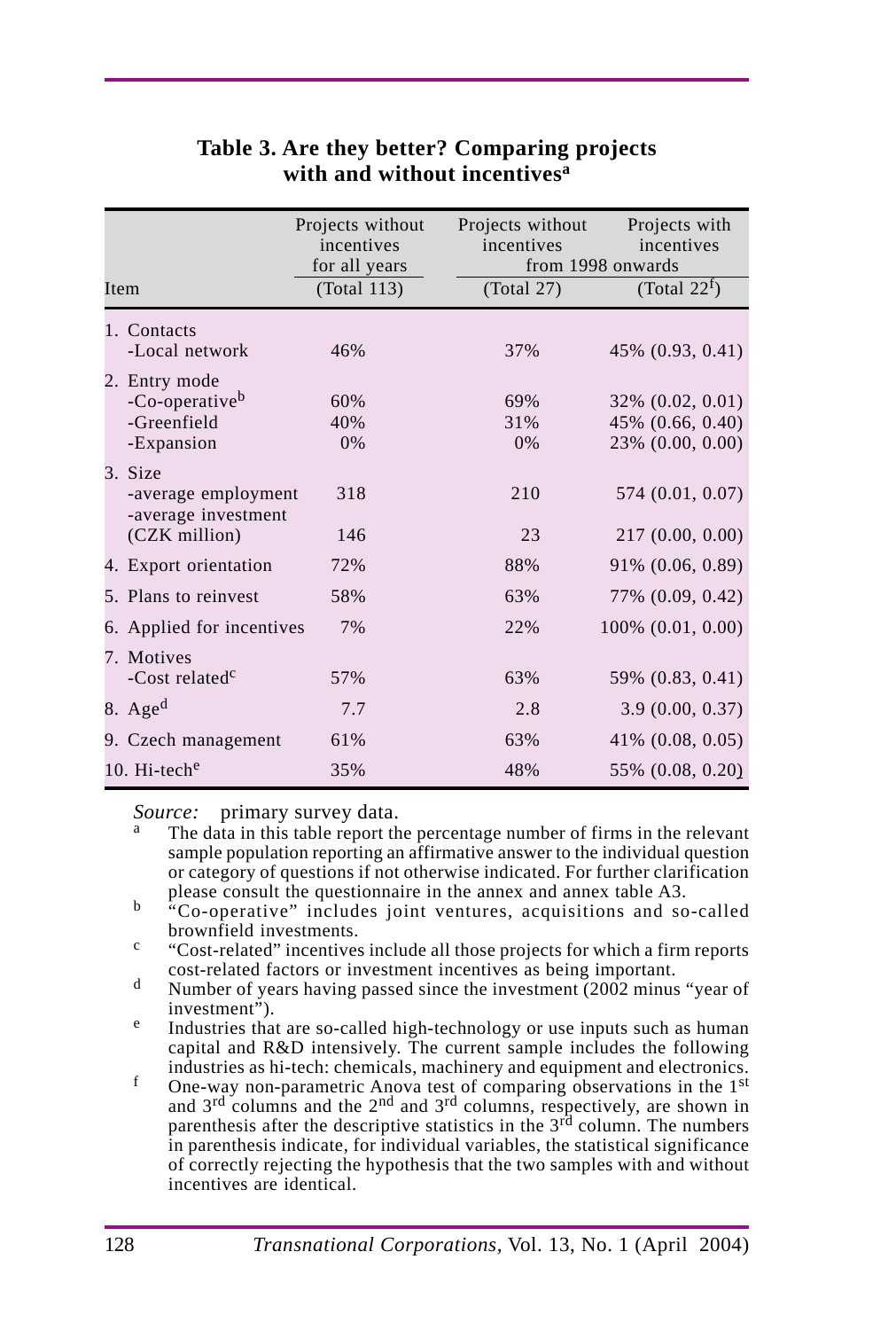To investigate whether these descriptive statistics can be supported as significant in a multiple regression framework, a probit regression was performed. A secondary purpose was to test whether a selection bias or screening procedure appears to dominate when FDI projects participate in the NIS. In other words, it was investigated whether there was a significant difference (on the various project characteristics) between:

- 1. the whole sample having invested in 1998 or after;
- 2. the sub-sample of 1) having applied for incentives; and
- 3. the sub-sample of 2) ending up receiving incentives.

Even though particular investors may be encouraged or discouraged from applying for incentives depending on the Government's announced screening rules, it is also possible that self-selection applies to the relative importance to the firm of receiving incentives and other practical issues, including those of information. The best results are obtained by focusing only on the part of the sampled firms investing after 1998, for the reasons mentioned earlier. This reduces the number of observations to 38 and 19, respectively; but this sample is still sufficient to undertake the desired tests.

Hence, first the exercise from table 3 was repeated with running the regression on the sample of firms having invested in 1998 or after, as reported with model 2 (table 4). But related hereto, model 1 investigated the probability of firms to apply for incentives in the first place, the difference between models 1 and 2 being those firms that did not receive incentives. Finally, model 3 focused on the selection taking place among the much narrower sample of firms applying for incentives. Hence, models 1, 2 and 3 together tell us something about the screening process that occurs from application to rejection (difference between models 1 and 2) or admission (model 3).

The first two columns in table 4 compare the probabilities of applying for and receiving incentives, respectively. The sample size is sufficiently large to include all possible relevant explanatory variables available with the survey data. As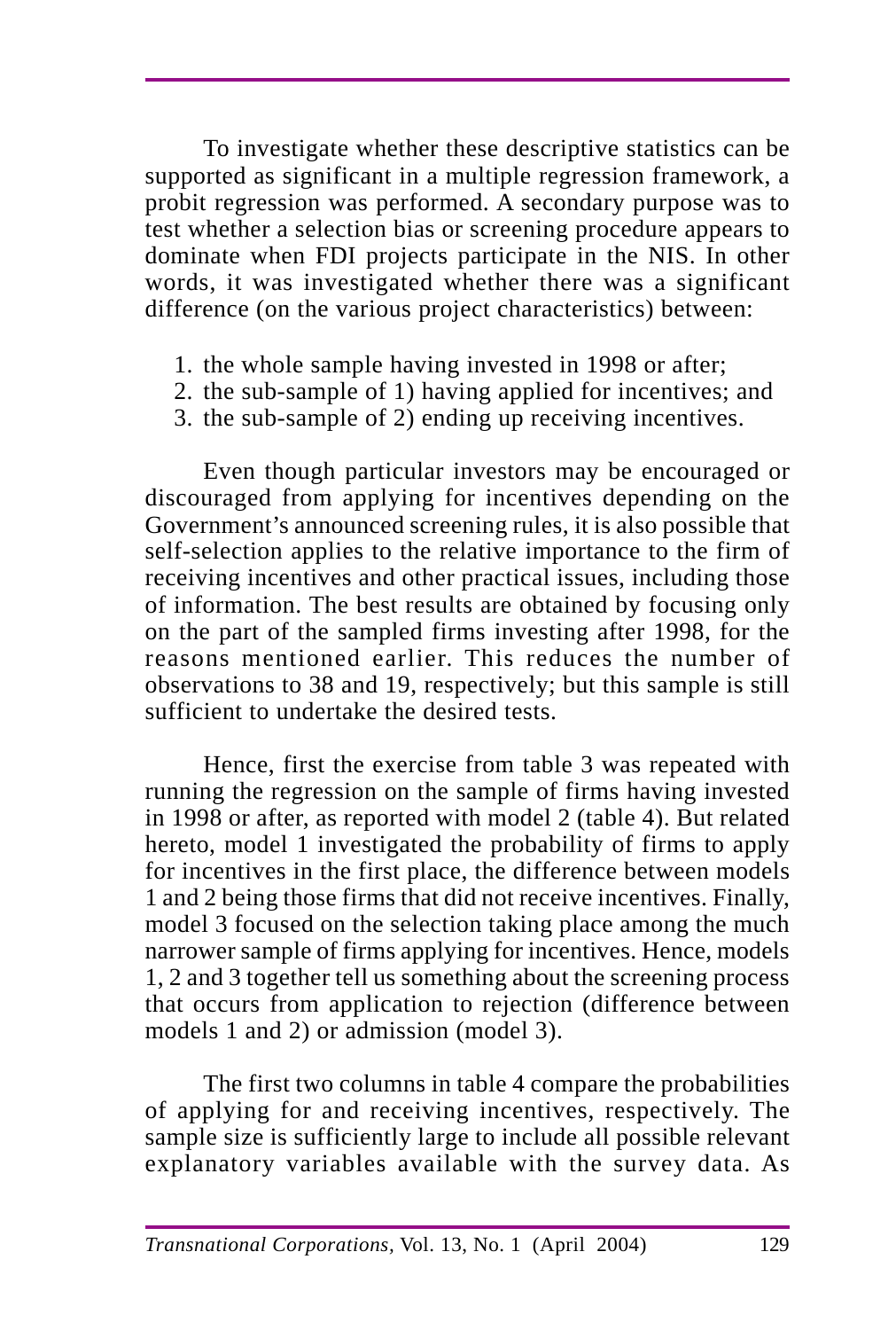expected, several of the variables significant in models 1 and 2 are identical (access to local network, larger size, lower age, and expatriate management). This could imply that a lot of selection takes place at the pre-screening stage through selfselection among each other on the basis of the pre-announced

## **Table 4. Probit regression results, only for firms investing in 1998 or after**

| Dependent variable   | (Model 1)   | (Model 2)   | Prob (APINC=1) Prob (RECINC=1) Prob (RECINC=1) <sup>a</sup><br>(Model 3) |
|----------------------|-------------|-------------|--------------------------------------------------------------------------|
| Explanatory variable |             |             |                                                                          |
| <b>INTERCEPT</b>     | $-1.425$    | $-4.428**$  | $-3.208*$                                                                |
|                      | (0.65)      | (2.68)      | (1.87)                                                                   |
| <b>LOCNET</b>        | $0.983*$    | $1.775***$  | 9.694                                                                    |
|                      | (2.54)      | (3.83)      | (0.00)                                                                   |
| <b>GREEN</b>         | $-0.063$    | $1.144*$    | 14.134                                                                   |
|                      | (0.01)      | (2.46)      | (0.00)                                                                   |
| COST                 | $-0.498$    | $-1.621**$  | $-2.173$                                                                 |
|                      | (0.86)      | (3.32)      | (1.46)                                                                   |
| Log(SIZE)            | $0.444***$  | $1.238***$  | $1.266**$                                                                |
|                      | (3.88)      | (7.23)      | (3.42)                                                                   |
| Log (AGE)            | $-0.954*$   | $-1.567***$ | $-3.364*$                                                                |
|                      | (2.57)      | (4.58)      | (2.24)                                                                   |
| <b>LOCALM</b>        | $-1.233***$ | $-2.445***$ | $-7.528$                                                                 |
|                      | (5.11)      | (5.99)      | (0.00)                                                                   |
| EXP                  | 0.421       | $-0.538$    |                                                                          |
|                      | (0.08)      | (0.07)      |                                                                          |
| <b>REINV</b>         | $-0.226$    | 0.186       |                                                                          |
| (0.15)               | (0.07)      |             |                                                                          |
| <b>HI-TECH</b>       | 0.368       | 0.036       |                                                                          |
|                      | (0.45)      | (0.00)      |                                                                          |
| Log likelihood       | $-18.63$    | $-13.58$    | $-3.12$                                                                  |
| Goodness of fit      |             |             |                                                                          |
| (Pearson $X^2$ )     | 34.35*      | 24.05       | 5.93                                                                     |
| N                    | 38          | 38          | 19                                                                       |

 $(X^2$ -statistics are reported in parenthesis)

*Source:* authors' calculation.

The coefficient estimate is significant at the 20% level.

\*\* The coefficient estimate is significant at the 10% level.

\*\*\* The coefficient estimate is significant at the 5% level.<br>a Model 3 is tested for the somewhat different data same

Model 3 is tested for the somewhat different data sample of firms having applied for incentives.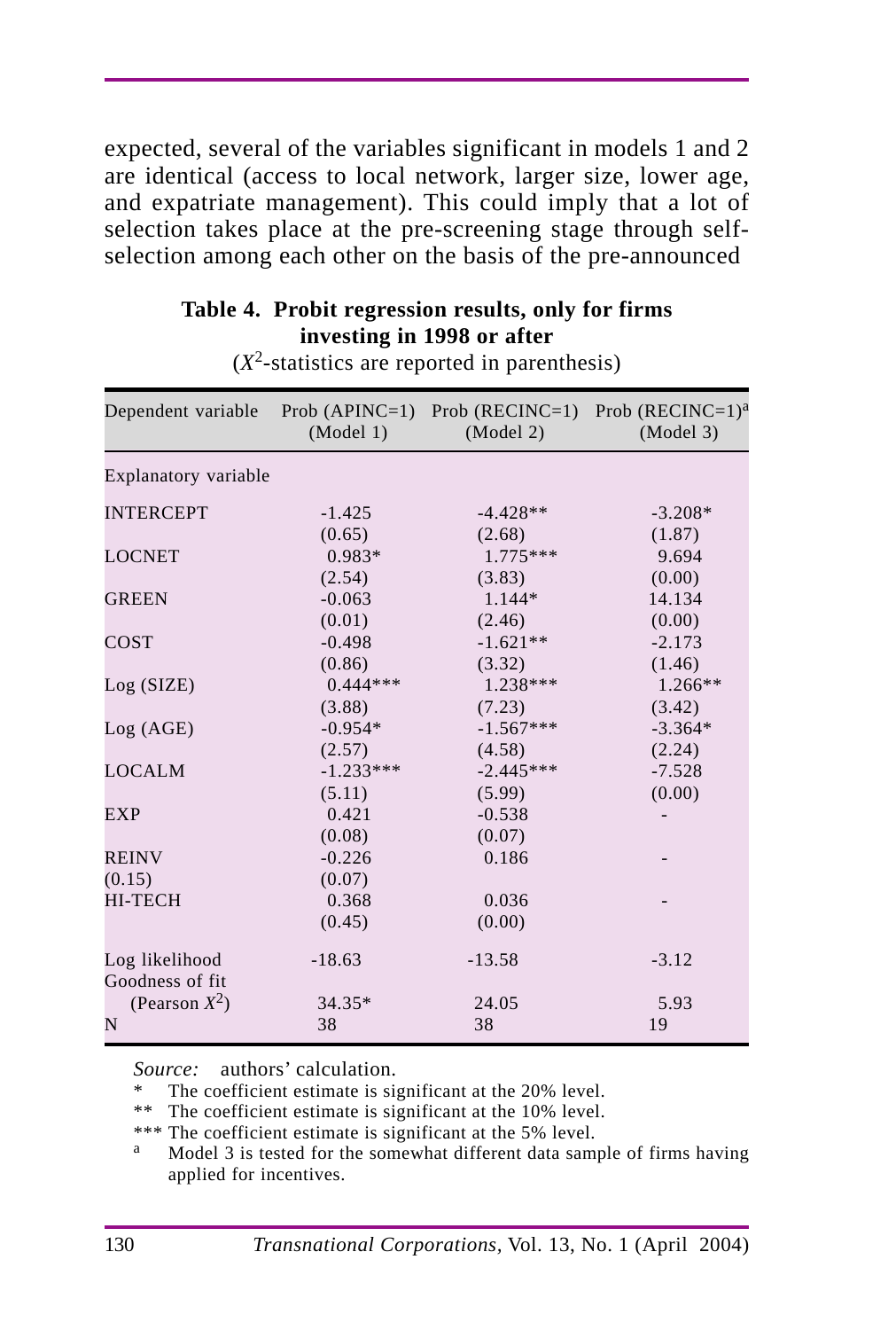screening rules. The importance of pre-announced screening rules relates especially to the observation that larger investors are more likely to apply for, and receive, incentives. Natural selection biases may instead relate to information issues, such as access to local networks or the general low age of typically first-time investors applying for these types of incentives.

However, it also appears from the results in table 4 that more of the explanatory factors become significant when exclusively focusing on the group of firms that receive incentives. Firms receiving incentives compared to firms applying for incentives are much more likely to be greenfield investors (obviously because of the application of screening rules), and they are also more likely to be motivated by factors unrelated to overall operational cost or labour cost. At the same time, all of the factors explaining why firms apply for incentives appear to increase in relevance when going from column 1 to column 2 in the table, suggesting that government screening in some areas is unsuccessful in reducing natural selection biases, such as the high propensity of first-time investors to enter these programmes rather than follow-up investors (age is negative), and the importance of access to local knowledge. So is the preeminence of firms managed by expatriates in the sample that ends up receiving incentives (since the estimated coefficient for *LOCALM* is significant and negative).

But the results show equally that screening is successful in other aspects: of increasing the size of projects and securing greenfield investment, including a de-selection of firms that may be overtly focused on access to cheap labour. Since coefficients are greater and more significant for these factors in column 2, this should not only be because of self-selection but also because screening rules appear to matter. This suggests that some screening does take place after firms apply for incentives, and that it matters for project quality. This question is further investigated with model 3 in table 4 where the sample size is reduced to firms having applied for incentives, and again focusing on the factors explaining the probability of firms receiving incentives – but now within this much narrower group of firms having applied to the NIS.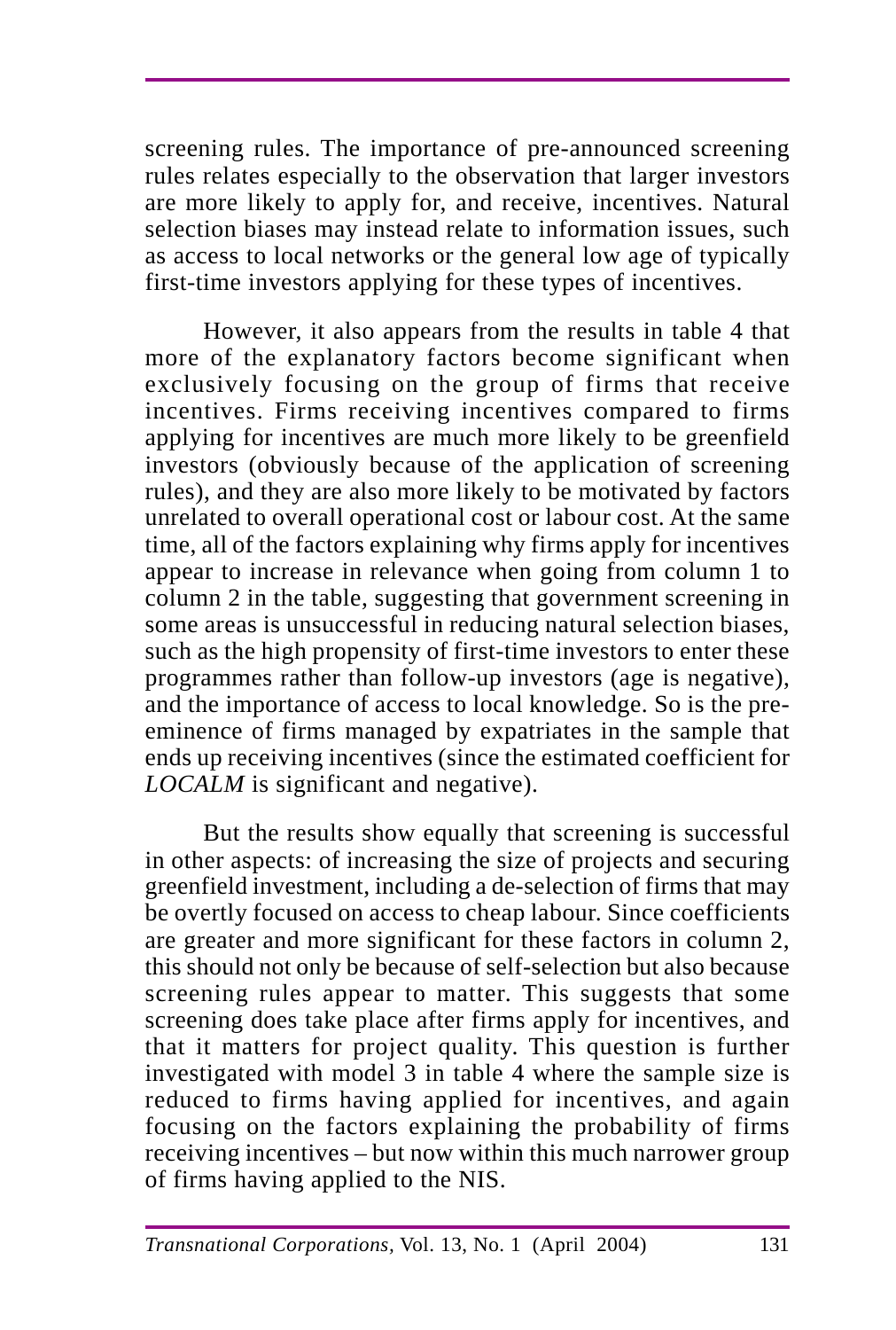This analysis confirms that screening rules do apply through the application process and tend to favour firms of larger size and lower age, in particular. The observations of comparing columns 1 and 2 also hold. However, some of the results for model 3 are problematic due to the low size of the sample. In fact, the results suggest, for those variables for which the parameter estimates now are very large (but insignificant), that only firms with these characteristics end up receiving incentives (with local network, which are greenfield and with an expatriate management team). But the statistical procedure breaks down if there is perfect separation of the sample for dummy characteristics with respect to the dependent variable. This is verified when looking at the raw data: there is perfect or close to perfect separation for these variables.

Overall one can conclude that government screening appears to have been successful in raising FDI quality (with respect to size, attracting greenfield projects and de-selection of overtly cost-oriented investors). In other areas, government screening has not been very successful in terms of raising the quality of FDI (with respect to age and reinvestment, both related to investors with higher durability and to secure investments in hi-tech industries).<sup>10</sup> Therefore the survey data lead to the conclusion that the scaling up of the NIS in 1998 involved a certain trade off between quantity and quality.

### *Do benefits outweigh costs in the NIS?*

Taking into account that the involvement of foreign firms in the economies in transition began from scratch, FDI has undoubtedly contributed to the growth of the workforce in private manufacturing and service enterprises (Mallya, 2001).

 $10$  The contradictory evidence (compared to table 2) may be because the sample is biased in the aspect of industry composition (see table 1 above). But it may also in part owe to the fact that the incentive programme prior to the new NIS had more effective screening rules in terms of raising this qualitative aspect of FDI with incentives, *re.* table 2 (which registers the cumulative profile on industries with and without incentives both before and after 1998).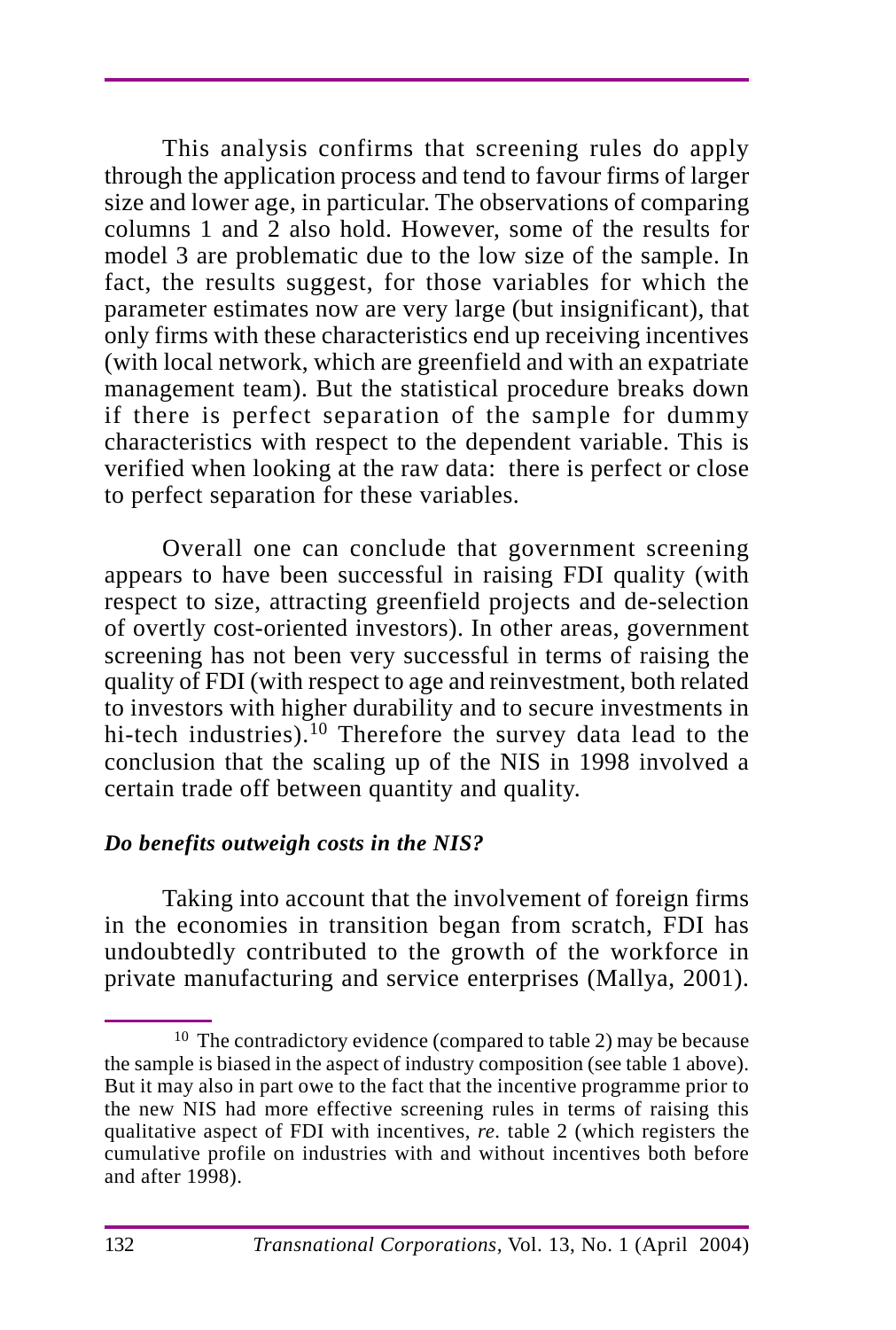Alena Zemplinerova and Jana Rajdlova (2001), when comparing the performance of domestic firms and foreign affiliates in the Czech Republic, found that, on average, foreign affiliates outperform domestic enterprises. They also found that foreign affiliates have on average twice as high productivity, higher export per sales ratio and invest five times more per employee than domestic enterprises, and they are more profitable.

Foreign affiliates have also been the driving force behind the Czech Republic's increasing exports. In 1993, foreign affiliates were responsible for a very small percentage of Czech exports. By 1999, they were responsible for producing 65-70% of all manufactured exports and reported strong export growth (CzechInvest, 2002).

These observations suggest that there are considerable social benefits associated with the hosting of FDI projects which may merit providing incentive packages. However, such a type of analysis typically ignores the cost side of providing incentive programmes.

In the following, a cost-benefit analysis is therefore undertaken, in which only some of the above mentioned advantages are accounted for as accruing to domestic society, since gains are split between the investor's home country and the host country (Dunning, 1993). Advantages to the host country come mainly in the form of a social multiplier through the extra wages and taxes accruing to society due to the higher efficiency of foreign compared to domestic firms.

Furthermore, this cost-benefit analysis does not take into account potential spillover effects from e.g. the capture of comparative advantage in specific industries (Lall, 1999) or simply additional and more productive job creation in domestic firms if there are spillovers from foreign affiliates (Dunning, 1994; Blomström et al., 2001; Blomström and Kokko, 2003). Also, the analysis is performed under the assumption that there is full employment in the economy. Hence benefits may be higher than suggested by this analysis.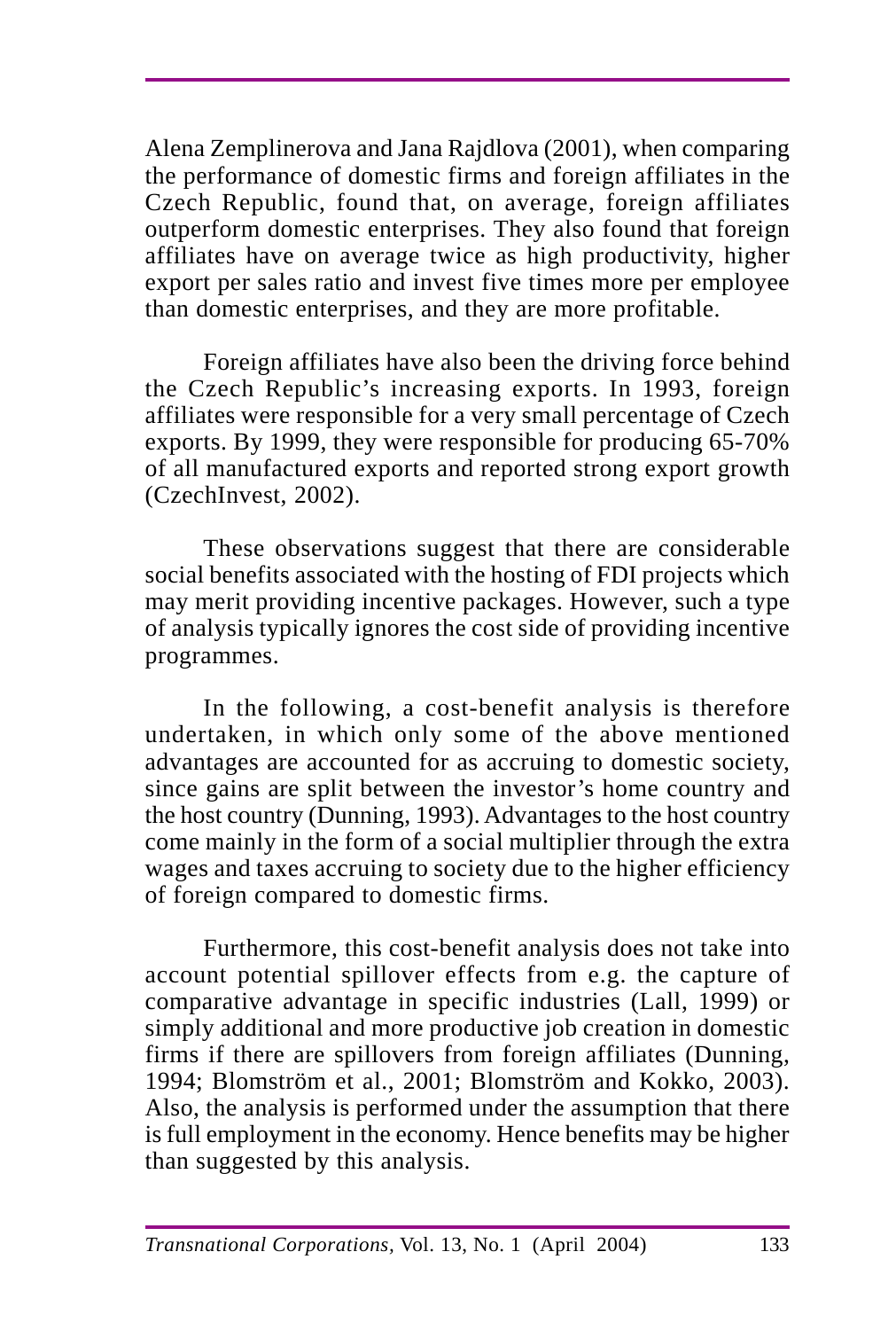On the other side of the analysis are some costs also unaccounted for, such as the dynamic impact of rendering tax holidays over a longer time period (Mitra and Stern, 2002). The tax-holiday effect is entirely absent from the cost side. Other costs left unaccounted for are associated with the retraining of workers paid by the national government, including the costs of raising taxes for the financing and administration of the incentive programme and possible bureaucratic losses associated herewith.

The cost-benefit analysis should hence be complemented by observations on the quantity and quality of FDI to give a more complete picture of the impact incentives have on a host country. One should be careful to rely singularly on results of cost-benefit studies since the results are as much a product of the rather static assumptions as of the actual economic situation at hand. This is also the case in the present study since the costbenefit analysis can only be undertaken making rather strict and simple assumptions.

Tables 5 and 6 show the calculation of costs and benefits associated directly with the NIS. Both tables include a low and high estimate. Furthermore benefits are calculated both as static benefits and dynamic ones, where the dynamic benefits assume a job maintenance rate of 3 years rather than only 1 year.

The low estimate for cost is derived from information by CzechInvest regarding its annual expenses according to the State budget. The high estimate is calculated as the maximum permissible public support (MPPS), which is 50% of the total investment. It is reasonable to believe that the MPPS estimate is realistic since investment incentives are negotiated with several government bodies. Since it is difficult to obtain data on what all these incentives amount to in terms of cost (not to mention administrative and bureaucratic loss), it is simply assumed that the extensive negotiation process exploits the full MPPS.

The low estimate for benefits is derived from the assumption that workers earn wages in the order of 25% above wages in domestic or State owned enterprise. The calculations by Zemplinerova and Rajdlova (2001) suggest that in 2000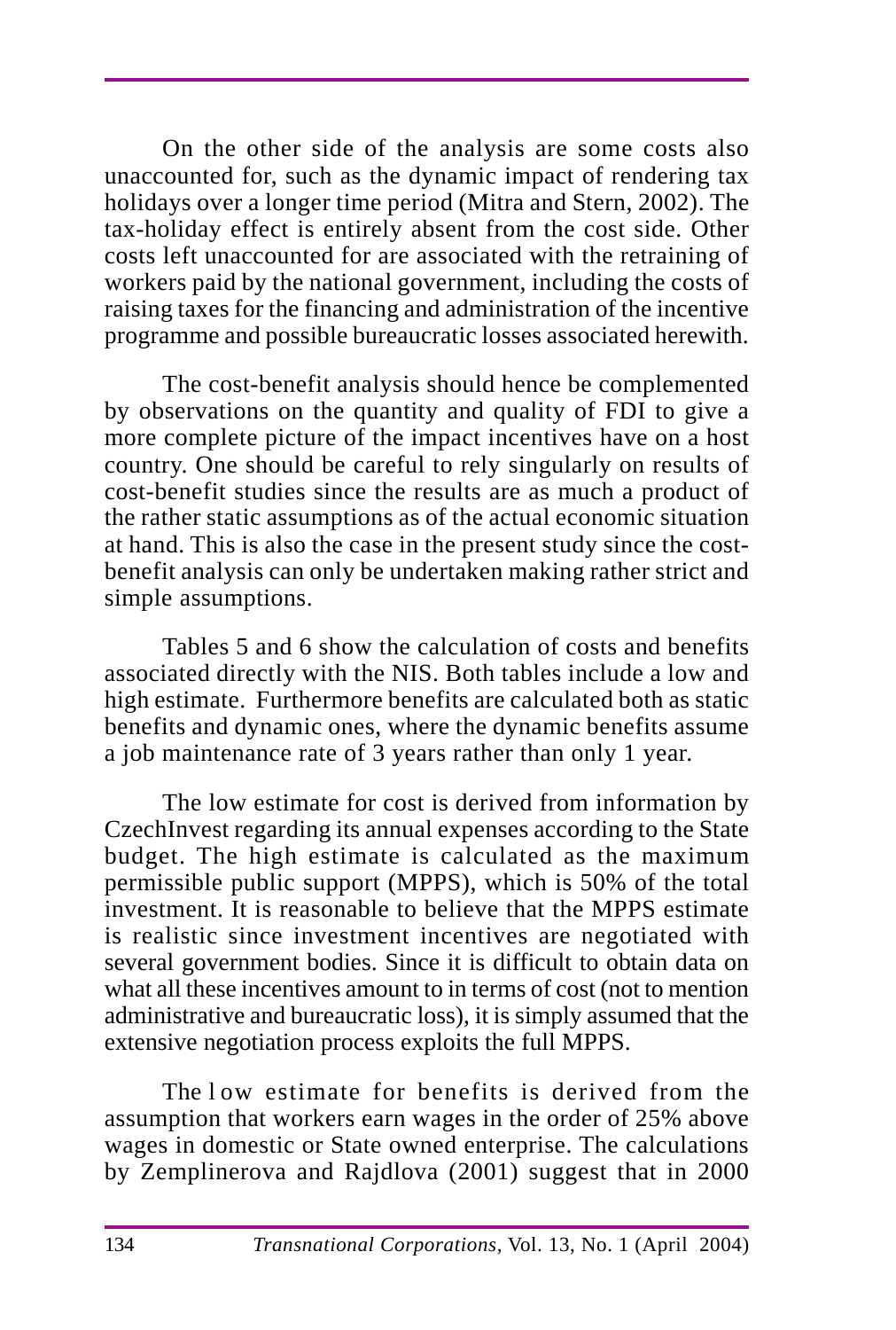| Item                                                                                                                                                                                                                                                                                                                                                                                                                                                                                                                                                                                                                                                                                                                                                                                                             | 1993 1994 |          | 1995                                    | 1996 1997      |               | 1998               | 1999            | 2000          | 2001    | 2002           | Total, PV |
|------------------------------------------------------------------------------------------------------------------------------------------------------------------------------------------------------------------------------------------------------------------------------------------------------------------------------------------------------------------------------------------------------------------------------------------------------------------------------------------------------------------------------------------------------------------------------------------------------------------------------------------------------------------------------------------------------------------------------------------------------------------------------------------------------------------|-----------|----------|-----------------------------------------|----------------|---------------|--------------------|-----------------|---------------|---------|----------------|-----------|
|                                                                                                                                                                                                                                                                                                                                                                                                                                                                                                                                                                                                                                                                                                                                                                                                                  |           |          |                                         |                |               |                    |                 |               |         |                |           |
| (million)<br>Low estimate <sup>a*</sup>                                                                                                                                                                                                                                                                                                                                                                                                                                                                                                                                                                                                                                                                                                                                                                          |           |          | 5.15 7.51 12.02 14.83 19.38 22.92 32.32 |                |               |                    |                 | 51.87         |         | 84.92 57.06    | 349.31    |
| million)<br>High estimate <sup>b</sup>                                                                                                                                                                                                                                                                                                                                                                                                                                                                                                                                                                                                                                                                                                                                                                           | 187       | 883      |                                         |                | 871 1923 2944 |                    | 6785 7494 17707 |               | 22388   | 5 604          | 74716     |
| ted<br>No. of jobs creat                                                                                                                                                                                                                                                                                                                                                                                                                                                                                                                                                                                                                                                                                                                                                                                         |           | 570 1392 | 1323 1995 1837                          |                |               | 5687               | 5268            | 18358         | 14 162  | 8289           | 58881     |
| (thousand)<br>Low estimate<br>Cost per job                                                                                                                                                                                                                                                                                                                                                                                                                                                                                                                                                                                                                                                                                                                                                                       | $\sigma$  | 5        | $\sigma$                                | $\overline{ }$ |               | 4                  | $\circ$         | $\tilde{\xi}$ | $\circ$ | $\overline{ }$ | $\circ$   |
| thousand)<br>High estimate                                                                                                                                                                                                                                                                                                                                                                                                                                                                                                                                                                                                                                                                                                                                                                                       | 328       | 634      | 658                                     |                |               | 964 1605 1993 1423 |                 | 965           | 1581    | 676            | 1269      |
| on the region, except for the region of Prague where the MPPS is much lower (20%). However, none of the projects<br>given incentives are located in the region of Prague. Since MPPS is similar and close to 50% for all relevant<br>investment projects the figure is simply calculated as 50% of total investments given incentives. The figures ha<br>Sources: CzechInvest, 2002; EBRD, 2001.<br><sup>a</sup> Calculated as the State budget contribution to CzechInvest in current prices and deflated with the GDP-deflator.<br><sup>b</sup> Calculated as the maximum permissible public support (MPPS),<br>been converted from dollars to CZK, using the official exchange rate at the end of the year.<br>"Total" is calculated as the present value using a discounting rate of 5% per year.<br>$\circ$ |           |          |                                         |                |               |                    |                 |               |         |                |           |
|                                                                                                                                                                                                                                                                                                                                                                                                                                                                                                                                                                                                                                                                                                                                                                                                                  |           |          |                                         |                |               |                    |                 |               |         |                |           |

- 
-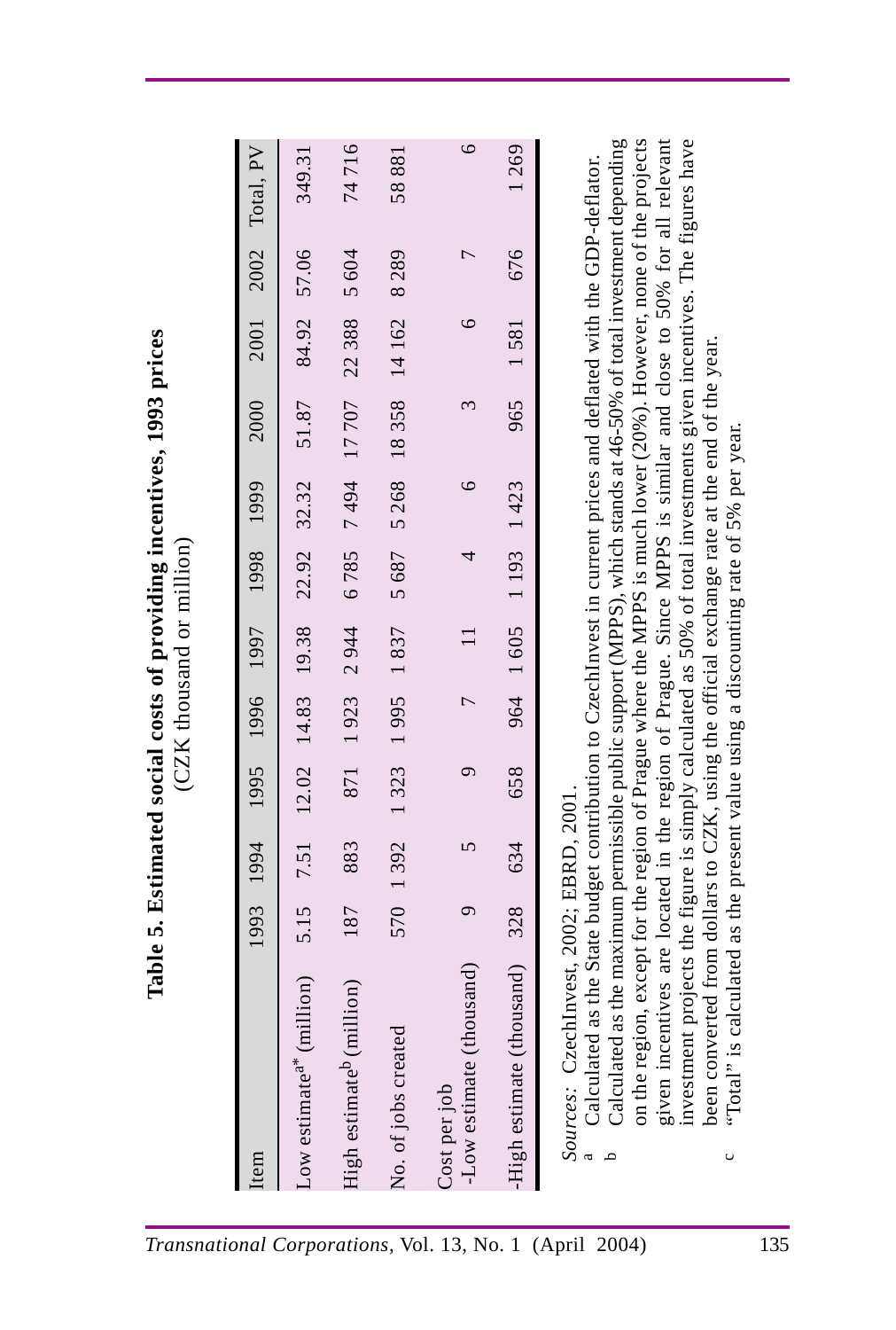|                                                                                                                                                                                                                                                                                                                                                                                                                                                                                                                                                                                                                                                                                                                                                                                                                                              |                |                                                                                           |                           |                 |                  |                  |                  |                    | Table 6. Estimated social benefits of providing incentives, 1993 prices |                     |                                         |
|----------------------------------------------------------------------------------------------------------------------------------------------------------------------------------------------------------------------------------------------------------------------------------------------------------------------------------------------------------------------------------------------------------------------------------------------------------------------------------------------------------------------------------------------------------------------------------------------------------------------------------------------------------------------------------------------------------------------------------------------------------------------------------------------------------------------------------------------|----------------|-------------------------------------------------------------------------------------------|---------------------------|-----------------|------------------|------------------|------------------|--------------------|-------------------------------------------------------------------------|---------------------|-----------------------------------------|
| Item                                                                                                                                                                                                                                                                                                                                                                                                                                                                                                                                                                                                                                                                                                                                                                                                                                         | 1993           | 1994                                                                                      | 1995                      | 1996            | 1997             | 1998             | 1999             | 2000               | 20014                                                                   |                     | $20024$ Total, PV <sup>5</sup>          |
| ring<br>Average real wage<br>rate in manufactu<br>(CZK per annum)                                                                                                                                                                                                                                                                                                                                                                                                                                                                                                                                                                                                                                                                                                                                                                            | 70716          | 72889                                                                                     | 78158                     | 84 653          | 88 340           | 88755            | 92041            | 97706              | 98825                                                                   | 103394              |                                         |
| CZK)<br>-High estimate <sup>2</sup><br>Social benefit per<br>job (thousand of<br>-Low estimate <sup>1</sup>                                                                                                                                                                                                                                                                                                                                                                                                                                                                                                                                                                                                                                                                                                                                  | 17.68<br>39.78 | 41.00<br>18.22                                                                            | 43.96<br>19.54            | 21.16<br>47.62  | 22.09<br>49.69   | 22.19<br>49.93   | 51.77<br>23.01   | 24.43<br>54.96     | 55.59<br>24.71                                                          | 25.85<br>58.16      |                                         |
| No. of jobs created                                                                                                                                                                                                                                                                                                                                                                                                                                                                                                                                                                                                                                                                                                                                                                                                                          | 570            | 1392                                                                                      | .323                      | 1995            | 1837             | 5687             | 5268             | 18358              | 14 162                                                                  | 8289                | 58881                                   |
| 這<br>Static social benef<br>-High estimate<br>-Low estimate<br>(million CZK                                                                                                                                                                                                                                                                                                                                                                                                                                                                                                                                                                                                                                                                                                                                                                  | 10.08<br>22.67 | 25.37<br>57.07                                                                            | 58.16<br>25.85            | 42.22<br>95.00  | 40.57<br>91.28   | 126.19<br>283.92 | 272.74<br>121.22 | 448.42<br>1 008.95 | 787.26<br>349.89                                                        | 214.26<br>482.08    | .567.58<br>859.67<br>$\tilde{\epsilon}$ |
| No. of jobs created<br>and maintained <sup>3</sup>                                                                                                                                                                                                                                                                                                                                                                                                                                                                                                                                                                                                                                                                                                                                                                                           | 570            | 1962                                                                                      | 285<br>$\tilde{\epsilon}$ | 4710            | 5155             | 9519             | 12792            | 29313              | 37788                                                                   | 40809               |                                         |
| Dynamic social benefit<br>-High estimate<br>-Low estimate<br>(million CZK)                                                                                                                                                                                                                                                                                                                                                                                                                                                                                                                                                                                                                                                                                                                                                                   | 10.08<br>22.67 | 35.75<br>80.44                                                                            | 64.19<br>144.42           | 99.68<br>224.28 | 113.85<br>256.16 | 211.22<br>475.23 | 662.28<br>294.35 | 1611.03<br>716.01  | 933.60<br>2 100.61                                                      | 1054.85<br>2 373.41 | 684.26<br>3 527.05                      |
| Calculated under the same assumption that labour earns 25% higher wages in foreign affiliates, but now that the social multiplier<br>is 2.25, where 0.25. is paid out by firms as indirect wages or fringe benefits while a share of 1.0 accrues to society as taxes on<br>Calculated under the assumption that labour earns 25% higher wages in foreign affiliates, and that the social multiplier is $1$ .<br>the extra capital gain from higher labour productivity in foreign affiliates. Hence the social benefit per job equals W*0.25*2.25<br>Assuming a maintenance rate of 3 years on average per job.<br>Estimated, assuming an annual growth rate of 6% for nominal wages<br>Total is calculated as the present value using a discounting rate of 5% p.a.<br>Sources: CZSO, 2002; CzechInvest, 2002; EBRD, 2001<br>Hence the<br>م |                | a maintenance rate of 3 years on average per job<br>social benefit per job equals W*0.25. |                           |                 |                  |                  |                  |                    |                                                                         |                     |                                         |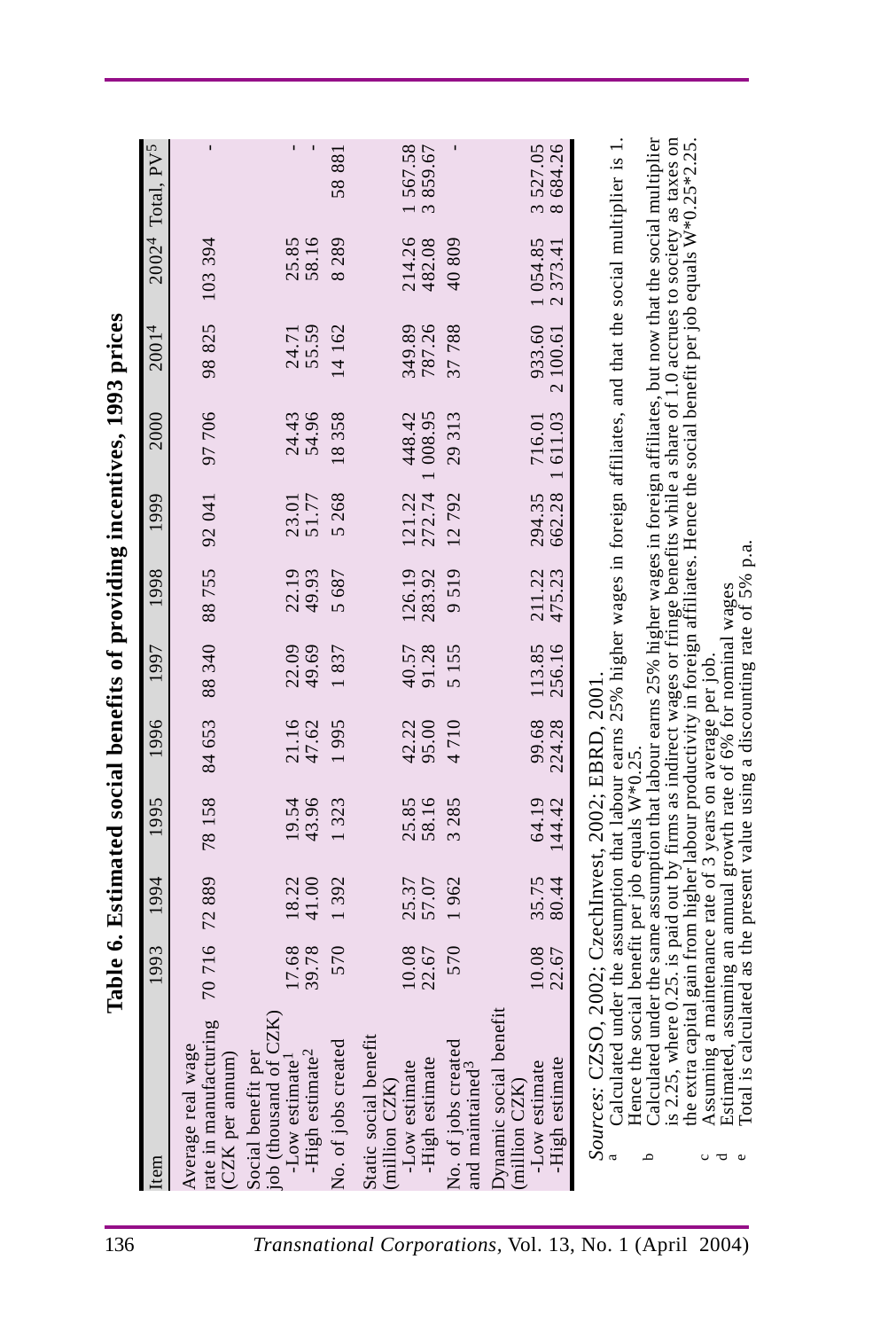wages were 17% above, not taking into account differences between small and medium-sized and large foreign affiliates. The wage premium is typically twice as high in large foreign affiliates as in small ones. Hence, on the basis of recent information on wage differentials, the assumption of 25% may be more realistic (CZSO, 2002). Unfortunately a time series is not available, so it must be assumed that the premium is the same for the whole period. The difference between the low and high estimates is then simply the assumption about the size of the social multiplier setting it to  $1<sup>11</sup>$  and  $2.25$ , <sup>12</sup> respectively. Finally, the benefit side of the analysis also makes estimates depending on the assumption about job maintenance rate  $-e.g.$ whether jobs are created only for a one-year period or whether they are created as more permanent jobs over time. This is the difference between the static and dynamic estimates in table 6.

Table 7 provides a calculation of the NIS's net benefits based on the above calculations, offering a worst and best case scenario. Since the tax-holiday effect is entirely absent from the cost side, a worst-case scenario (high estimate cost, low estimate benefit) with a very low multiplier is calculated taking into account a scenario of lengthy tax holidays, either in isolation or in combination with other types of incentives. Furthermore, the worst-case scenario uses the purely static benefit for job creation since it is unclear at the present time to which extent jobs created through these incentive programmes are maintained over time.13 On the other hand, the best-case scenario is

<sup>11</sup> No taxes or extra benefits accrue to the host country or the workers.

<sup>13</sup> According to CzechInvest (2002), 79% of the foreign affiliates surveyed in 1999 indicated that they were planning to increase their staff levels in the near future. However, this argument holds only if they do not have a hidden agenda of exploiting the current available locational benefits and later divest as some of them have done recently. Two major foreign investors have left the south Moravian region and moved to neighbouring locations in CEE, with a significant negative impact on the local labour market. It is hard to predict whether the Government's effort to recover some of the lost revenue due to the incentive packages provided will prove successful.

<sup>&</sup>lt;sup>12</sup> Both taxes and extra benefits accrue to the host country and the workers. Note that the social multiplier only includes direct effects referring to the earlier definition of FDI quality (see note 2). Hence the cost-benefit analysis only takes into account one of the three relevant quality vectors.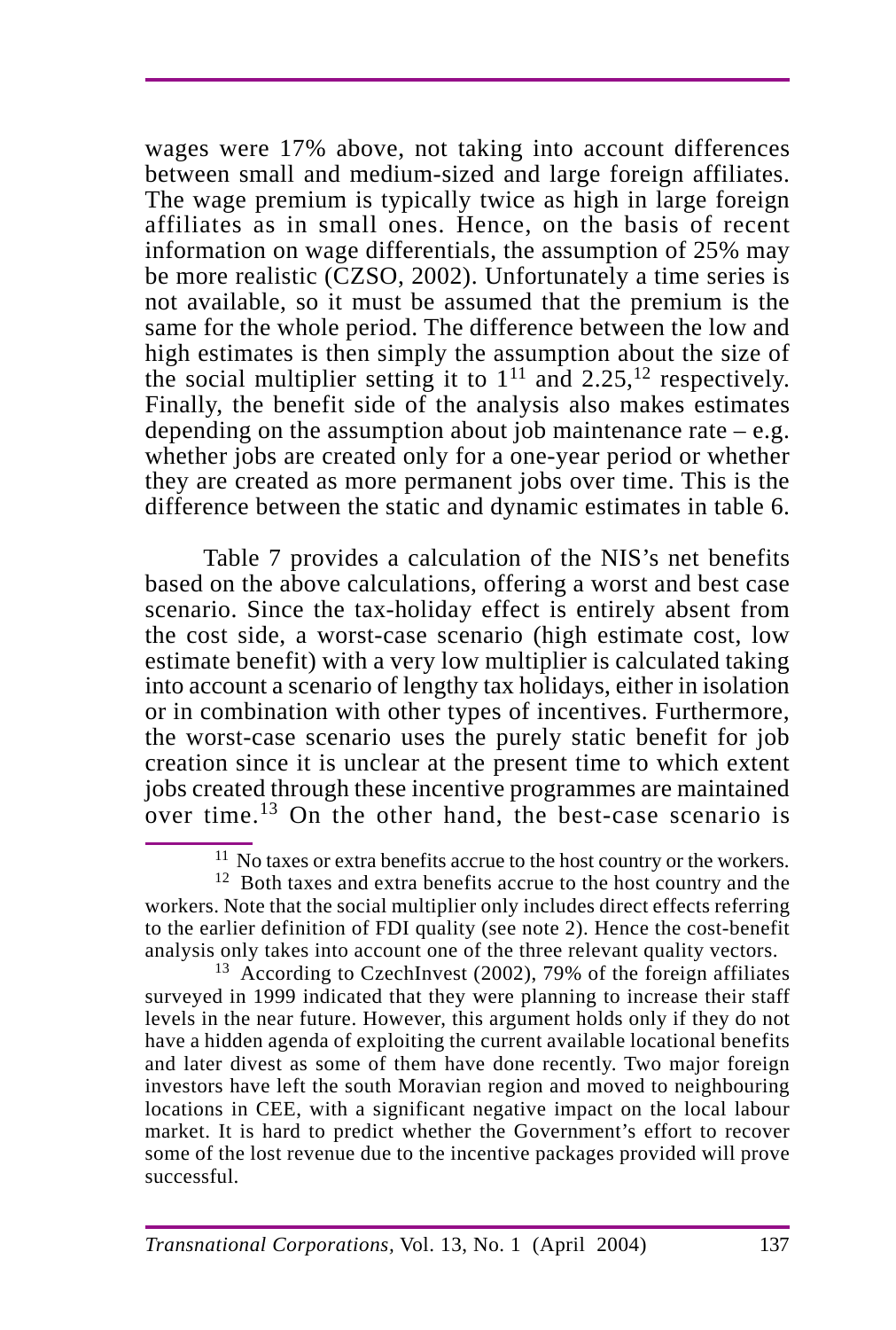| ighing cost and benefits: worst, medium and best case scenarios |
|-----------------------------------------------------------------|
|                                                                 |
|                                                                 |
|                                                                 |
| Ï                                                               |
|                                                                 |
|                                                                 |
|                                                                 |
|                                                                 |
| $\mathbf{W}$                                                    |
|                                                                 |
| r<br>'<br>n<br>C                                                |

| 138                                                     |                                                                                                                                                                                                                                                                                                                                                          |                           |               |      |                             |            |             |            |            |                                           |      |                  |
|---------------------------------------------------------|----------------------------------------------------------------------------------------------------------------------------------------------------------------------------------------------------------------------------------------------------------------------------------------------------------------------------------------------------------|---------------------------|---------------|------|-----------------------------|------------|-------------|------------|------------|-------------------------------------------|------|------------------|
|                                                         | Table 7. Weighing cost and benefits: worst, medium and best case scenarios<br>tem                                                                                                                                                                                                                                                                        | 1993                      | 1994          | 1995 | 1996                        | 1997       | 1998        | 1999       | 2000       | 2001                                      | 2002 | Total, PV        |
|                                                         | ion. $CZK$ ) <sup>b</sup><br>t per job<br>$\widetilde{K}$<br><i>Worst case (milli)</i><br>-public deficit<br>(Thousand CZ                                                                                                                                                                                                                                | $-177$<br>$\overline{11}$ | 616<br>$-857$ | 639  | $-845 - 1881 - 2908$<br>943 | 1583       | 1 171 1 400 |            | 940        | $-6659$ -7373 -17258 -22039 -5390<br>1556 | 650  | $-73148$<br>1242 |
|                                                         | s per job<br>m. CZK)<br>$\rm \Omega$<br>-public surplus<br>Thousand CZ<br>Best case <sup>c</sup> (mill                                                                                                                                                                                                                                                   | 18<br>$\mathfrak{S}$      | 73            | 132  | 210<br>105                  | 237<br>129 | 452<br>80   | 630<br>120 | 1559<br>85 | 2016 2316<br>142                          | 280  | 8335<br>142      |
| Transnational Corporations, Vol. 13, No. 1 (April 2004) | otal cost is the low estimate and total benefit is the high dynamic estimate.<br>otal cost is the high estimate and total benefit is the static low estimate.<br>calculated as the present value using a discount rate of 5% p.a.<br>$\text{les } 5$ and 6.<br>Source: tabi<br><sup>a</sup> Total is c<br><sup>b</sup> Where to<br><sup>c</sup> Where to |                           |               |      |                             |            |             |            |            |                                           |      |                  |
|                                                         |                                                                                                                                                                                                                                                                                                                                                          |                           |               |      |                             |            |             |            |            |                                           |      |                  |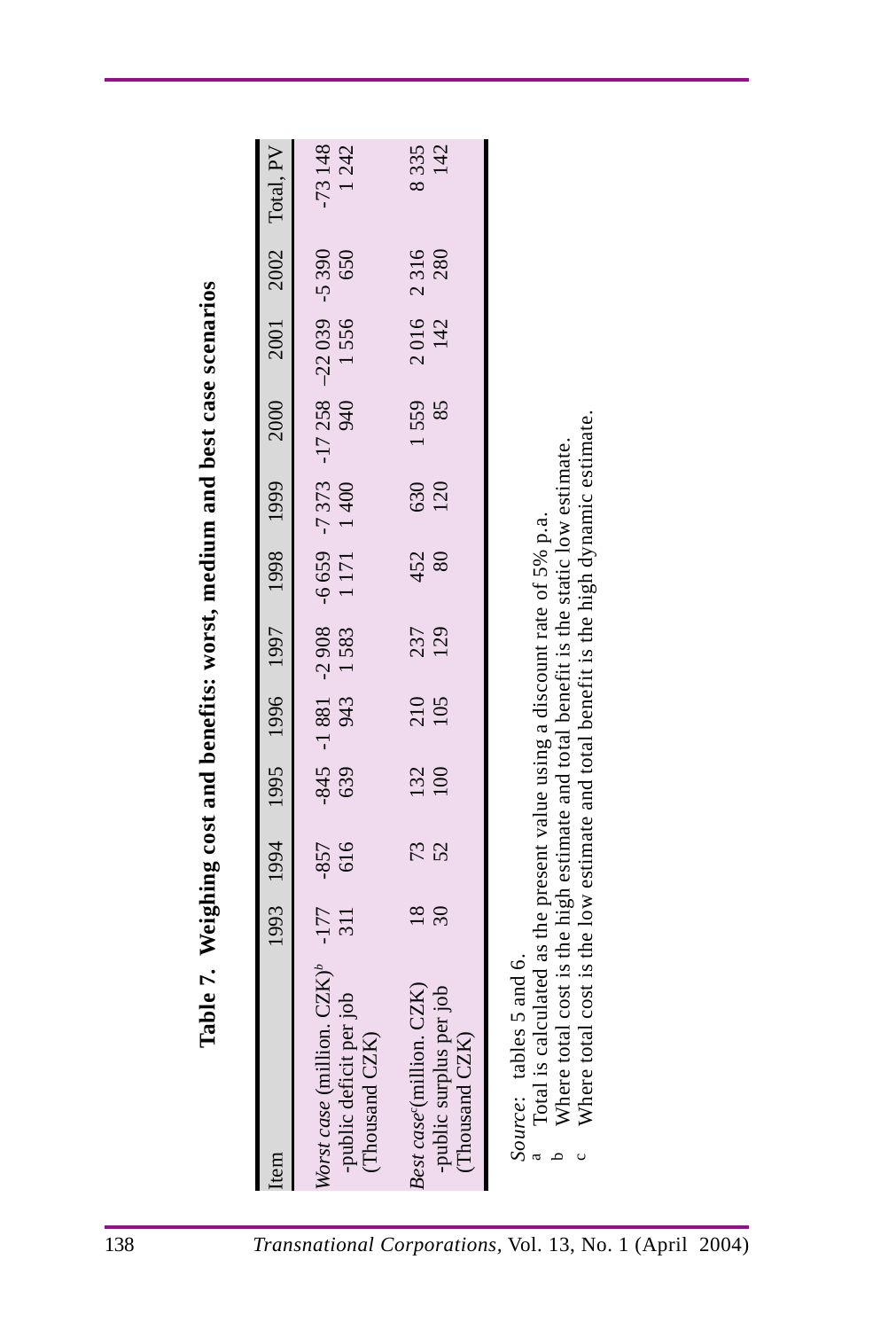calculated on the basis of the most optimistic assumptions (high dynamic benefit and low cost in combination). The results are shown in table 7.

Depending on the assumption of the analysis, there is a social net loss or gain associated with the provision of incentives, the pivotal questions being those of unemployment and spillovers. For example, if there is high unemployment and a lot of spillover effects associated with FDI, the provision of net incentives per year of CZK 1.2 million (\$40,000) per job may be a rather cheap solution, compared to unemployment benefits and other channels of seeking foreign technology. On the other hand, if there is full employment it would probably be better to invest money in the provision of public goods rather than in investment incentives. Since the Czech unemployment rate is relatively low (the national average being 8.8 in 2001 according to the Czech Statistical Yearbook, 2001), the latter is more likely to be a relevant policy conclusion at present. However, the costbenefit analysis also suggests that, by taking out the tax holidays from the investment incentive package, leaves it as overall more beneficial to society by bringing the economy closer to a net surplus situation.<sup>14</sup> This makes incentive packages more similar to the provision of public goods (as many of the non-tax incentives are of this type) being beneficial to all types of firms, no matter their origin.

# **Discussion**

This article has presented an analytical framework based on a review of the literature on incentive programmes in host countries. The purpose was to improve the validity of research seeking to evaluate national incentive programmes that target FDI specifically. The overall research question was whether it really pays off in the perspective of host countries to offer these types of incentive programmes.

<sup>14</sup> One should also take into consideration the competitive disadvantage that these policies potentially places smaller or older local firms in Jensen, 2004.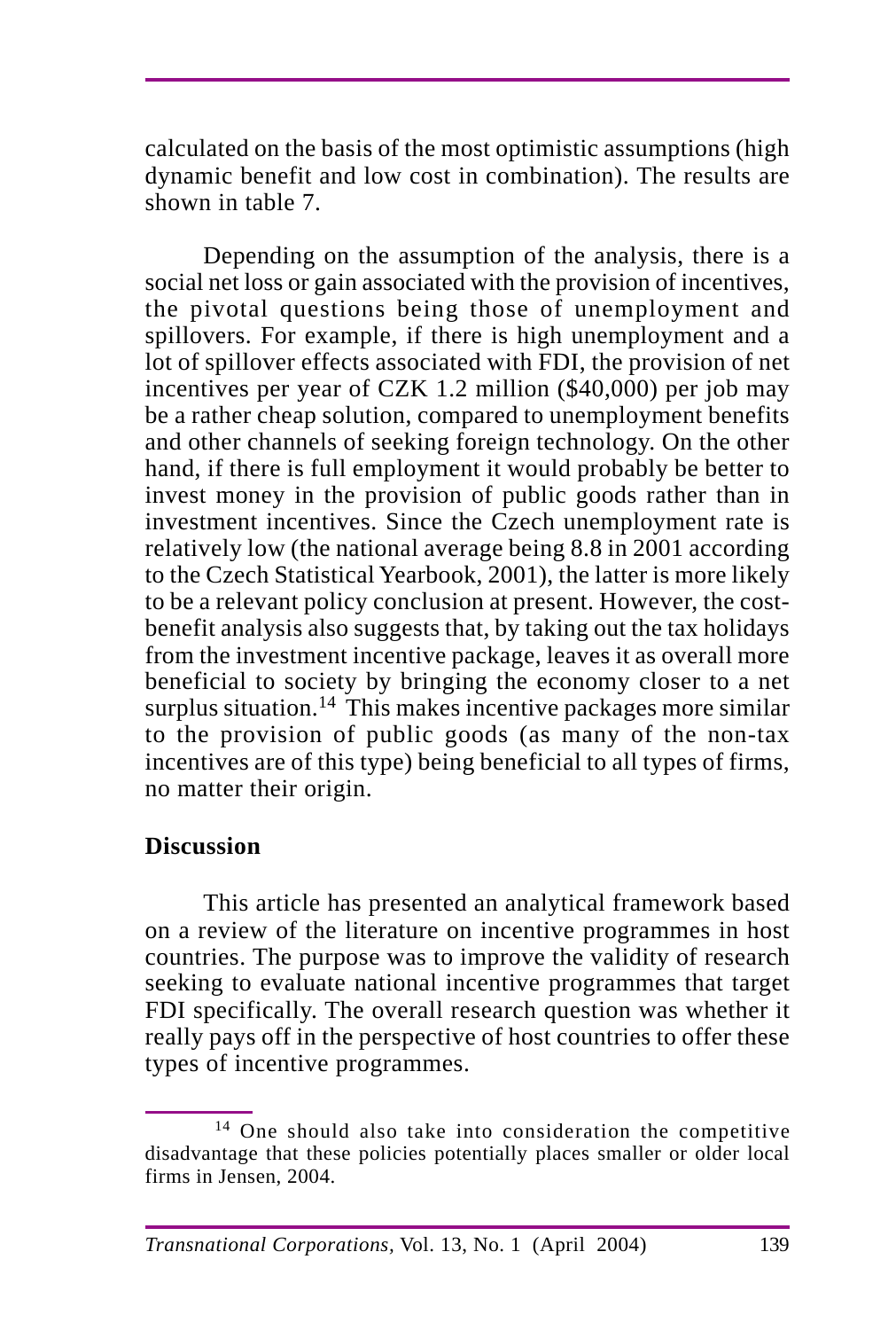Subsequently, the analytical framework was tested using the Czech NIS as an empirical case, with emphasis on the national level. The overall proposition is that a cost-benefit evaluation of an incentive programme can be strongly improved by enquiring into the interrelated issues of whether the programme succeeds in crowding in FDI in quantitative as well as qualitative terms.

The relationship between these targets is revealed by the fact that quantity matters less as long as quality targets are met. For example, if the quality of FDI is raised either at the local, national or global level it matters less whether an incentive programme succeeds in crowding in FDI. Conversely, if an incentive programme succeeds in crowding in FDI, but at the same time causes a decline in the quality of FDI, then a programme's cost-benefit profile can easily turn negative.

These different propositions were tested with Czech data. The analysis revealed many of the problems that are involved when using cost-benefit analysis. Foremost, it is difficult to judge whether the NIS has really crowded-in additional FDI in the Czech Republic. The analysis suggests an at-best 10% positive crowding-in impact of the NIS on manufacturing FDI in the Czech Republic after 1998. This means that most of the benefits from FDI could be obtained without incurring the sizeable social cost of using incentives.

However, the analysis of the quality of FDI under the NIS shows that screening rules have had a certain positive impact, in the sense that screening has an effect especially with regard to both capital investment size and employment creation, offsetting any natural selection bias with respect to attracting small investors. But the analysis also reveals that government screening exacerbates natural selection, because first-time rather than follow-up investors are favoured by the NIS. Screening was found less successful also in obtaining hi-tech investments after the NIS was scaled up in 1998. Furthermore, the quality of FDI in the Czech Republic could also be improved by linking the NIS to the Government's national linkage programme.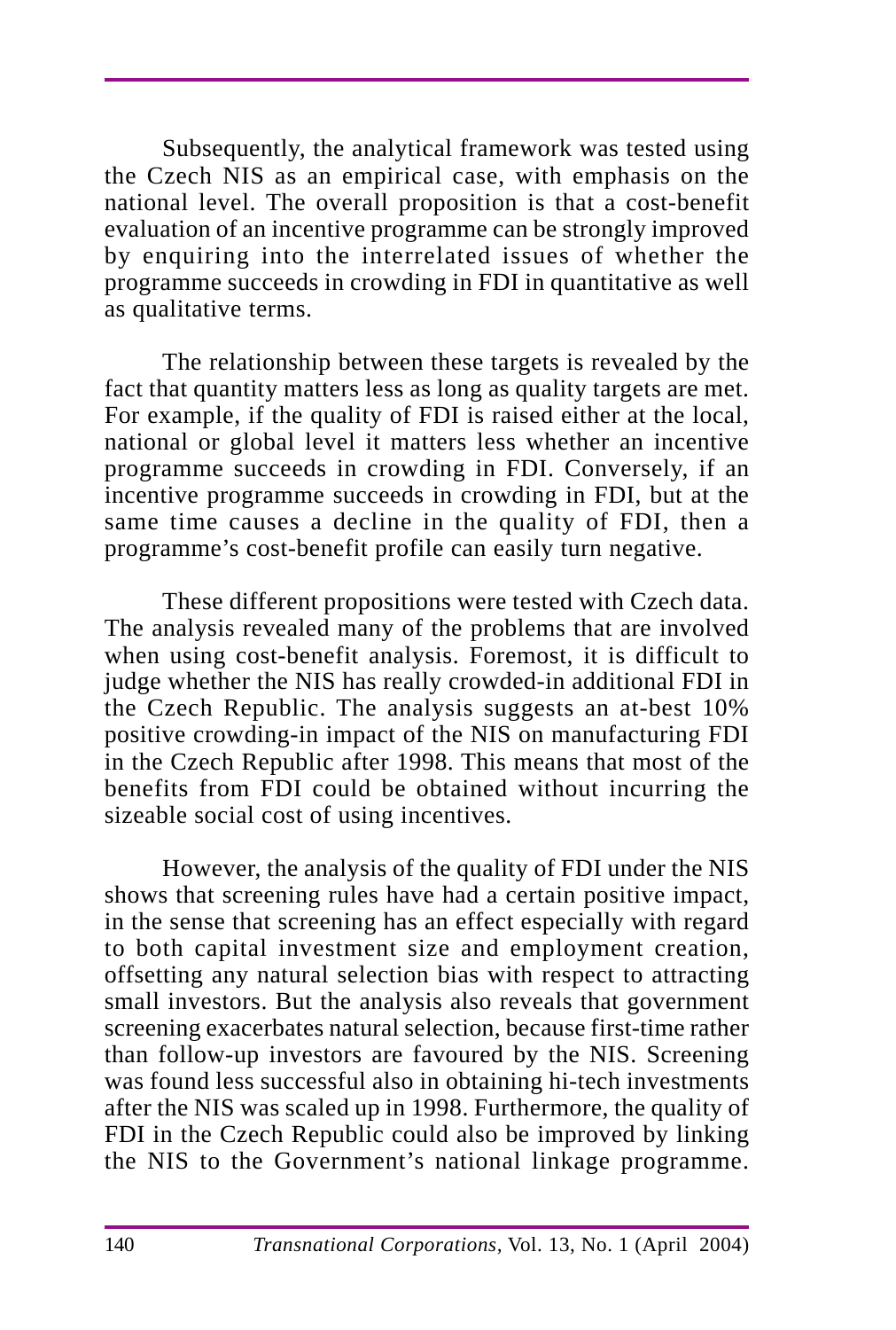However, no data are available to make an evaluation of this question.

Finally, with these lessons in mind a general cost-benefit calculation was made for the Czech NIS. Based on the simple assumption of granting full tax holidays to all foreign investors under the NIS, the cost-benefit analysis suggests a net-cost to society of CZK 0.6-1.2 million per job created through this incentive programme. Opportunity costs such as unemployment benefits in the case of domestic or regional unemployment lying above the natural rate of unemployment may partially offset this cost. More importantly, the analysis confirms that crowdingin is much less important to the evaluation. Crowding in would hardly affect the conclusions of the cost-benefit analysis since more FDI of the same type is likely just to scale up both sides of this societal analysis. But it also suggests that society incurs unnecessary cost by providing incentives in the first place, unless FDI quality is improved. Conversely, if the quality of FDI is improved, there is a large potential gain that can be added only or mostly to the benefit side of the analysis, shifting the conclusions more in the direction of the best-case scenario.

# **Conclusion**

The overall balance of the current NIS programme in the Czech Republic may be negative at present, but with a strong promise to improve the overall quality of FDI, especially if the national linkage programme can deliver the benefit that it aims for. However, it may just be too early to characterize the Czech Republic as a successful case alongside Ireland and Singapore.

The general lessons to be derived from this article are that governments should focus on constructing national incentive programmes that improve the quality of FDI rather than programmes that set quantitative targets. Furthermore, governments should use instruments that are likely to crowd-in domestic investment and spillovers. Tax holidays as policy instruments are in this respect not very useful.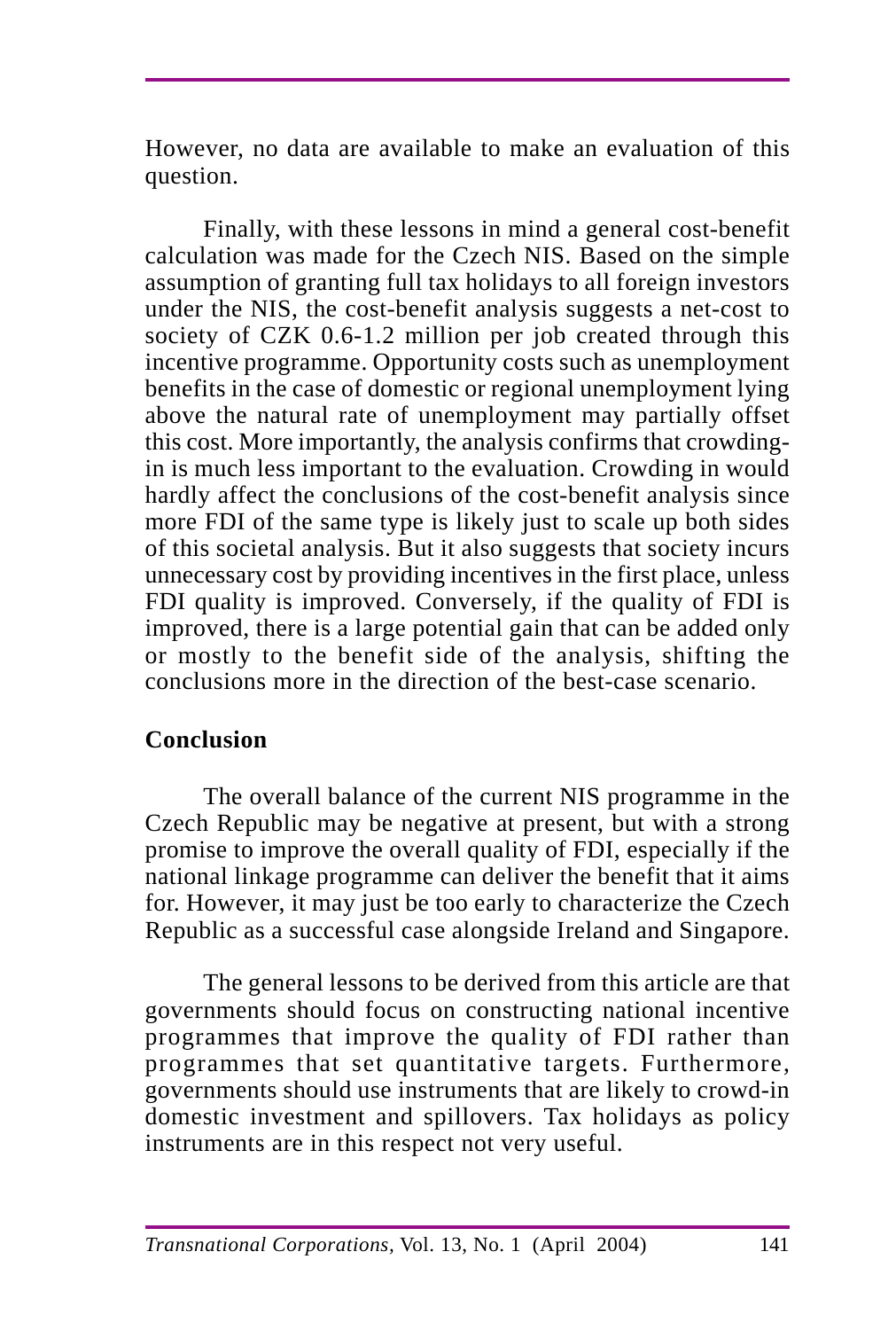In particular, governments should direct their attention to issues related to the targeting of FDI. But the problem with screening rules is exacerbated by two general factors: the natural selection bias and information problems. The selection bias concerns the fact that below-average quality FDI is likely to be attracted by incentives. Government screening must overcome this problem and furthermore should aim at securing aboveaverage quality FDI. In this respect the information problem may, however, be tantamount. Hence screening is only likely to be successful in relation to predetermined characteristics of an investor that can be observed prior to granting incentives, such as size and industry affiliation. Otherwise, incentives should be tied to *ex post* performance variables such as linkage creation. Incentives granted to training programmes by the local labour offices in the Czech Republic are an example of such ex-post performance related incentives.

### **References**

- Anderson, Robert (2001). "Looking for jobs beyond the age of manufacturing", *Financial Times Survey: Czech Republic*, 12 December.
- Bergsman, J. (1999). "Advice on taxation and tax incentives for foreign direct investment" (Washington, D.C.: FIAS).
- Beyer, J. (2002). "Please invest in our country: how successful were the tax incentive for foreign investment in transition countries?", *Communist and Post-Communist Studies*, 35, pp. 191-211.
- Blomström, Magnus, and Ari Kokko (2003). "The economics of foreign direct investment incentives", *NBER Working Paper* 9489 (Cambridge, MA: National Bureau of Economic Research), mimeo.

\_\_\_\_\_\_\_\_ and Steven Globerman (2001). "The determinants of host country spillovers from foreign direct investment: a review and synthesis of the literature", in Nigel Pain, ed., *Inward Investment, Technological Change and Growth* (London: Palgrave), pp. 34-65.

- Bosco, Maria Giovanna (2001). "Does FDI contribute to the technological spillovers and growth? A panel data analysis of Hungarian firms", *Transnational Corporations*, 10 (1), pp. 43-68.
- Czech National Bank (CNB) (2002). Official homepage of the Czech National Bank, available at: http://www.cnb.cz/.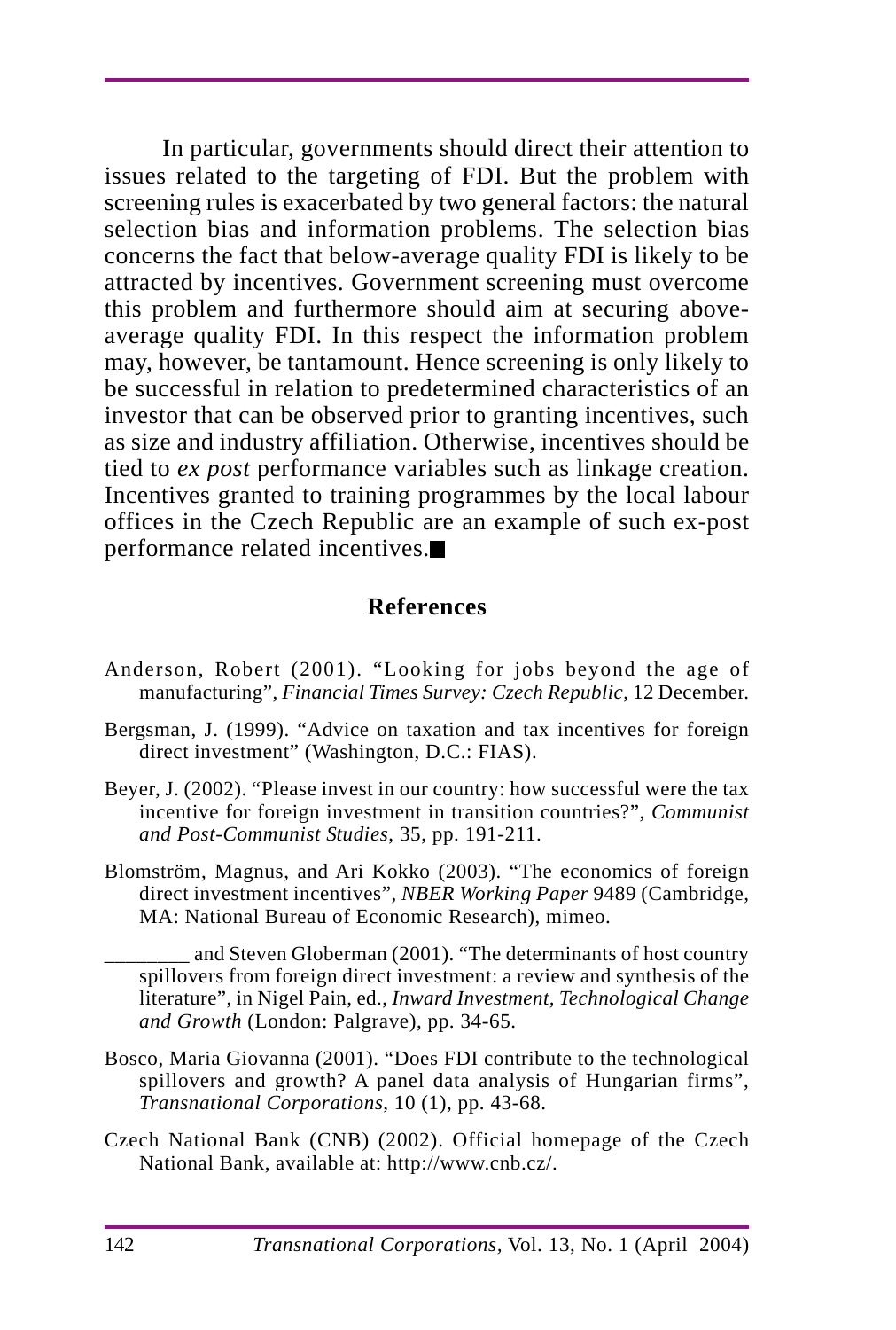- Czech Republic, Ministry of Industry and Trade (MPO) (2000). "Assessment of the efficiency of investment incentives" (Prague: Ministry of Industry and Trade), mimeo.
- Czech Republic, National Property Fund (NPF) (2001). *Annual Report* (Prague: National Property Fund of the Czech Republic).
- Czech Statistical Office (CZSO) (2002). Official homepage of the Czech Statistical Office, available at: http://www.czso.cz/.
- CzechInvest (2002). Official website of the Investment Promotion Agency of the Czech Republic, survey results available at: http:// www.czechinvest.cz/.
- Danish Embassy in Warsaw (DAW) (2002). "News from the Polish industry sector", *Newsletter* (Warsaw: Danish Embassy), 5/2002.
- Dunning, John H. (1993). *Multinational Enterprises and the Global Economy* (London: Addison-Wesley).
	- \_\_\_\_\_\_\_\_ (1994). "Re-evaluating the benefits of foreign direct investment", *Transnational Corporations*, 3 (1) , pp. 23-54.
- European Bank for Reconstruction and Development (EBRD) (2001). *Transition Report 2001* (London: European Bank for Reconstruction and Development).

\_\_\_\_\_\_\_\_ (2002). *Transition Report Update* (London: European Bank for Reconstruction and Development).

- Fisher, Peter S. and Alan H. Peters (1997). "Tax and spending incentives and enterprise zones", *New England Economic Review*, March/April, pp.109-137.
- Hirvensalo, Inkeri (2000). "Foreign direct investment around the Baltic Sea: is there policy competition among the countries?" Presentation at the OECD Conference on Fiscal Incentives and Competition for Foreign Direct Investment in the Baltic States, Vilnius, Lithuania.
- Holland, David and Jeffrey Owens (1996). "Taxation and foreign direct investment: the experience of the economies in transition", *Bulletin for International Fiscal Documentation*, 50 (2), pp. 46-66.
- International Labour Organization (ILO) (1995). "Multinational enterprises in Central and Eastern European countries: overview of the social and labour effects" (Prague: International Labour Organization), mimeo.
- Jensen, Camilla (2004): "Localised spillovers in the Polish food industry: the role of FDI in the development process?", *Regional Studies*, forthcoming.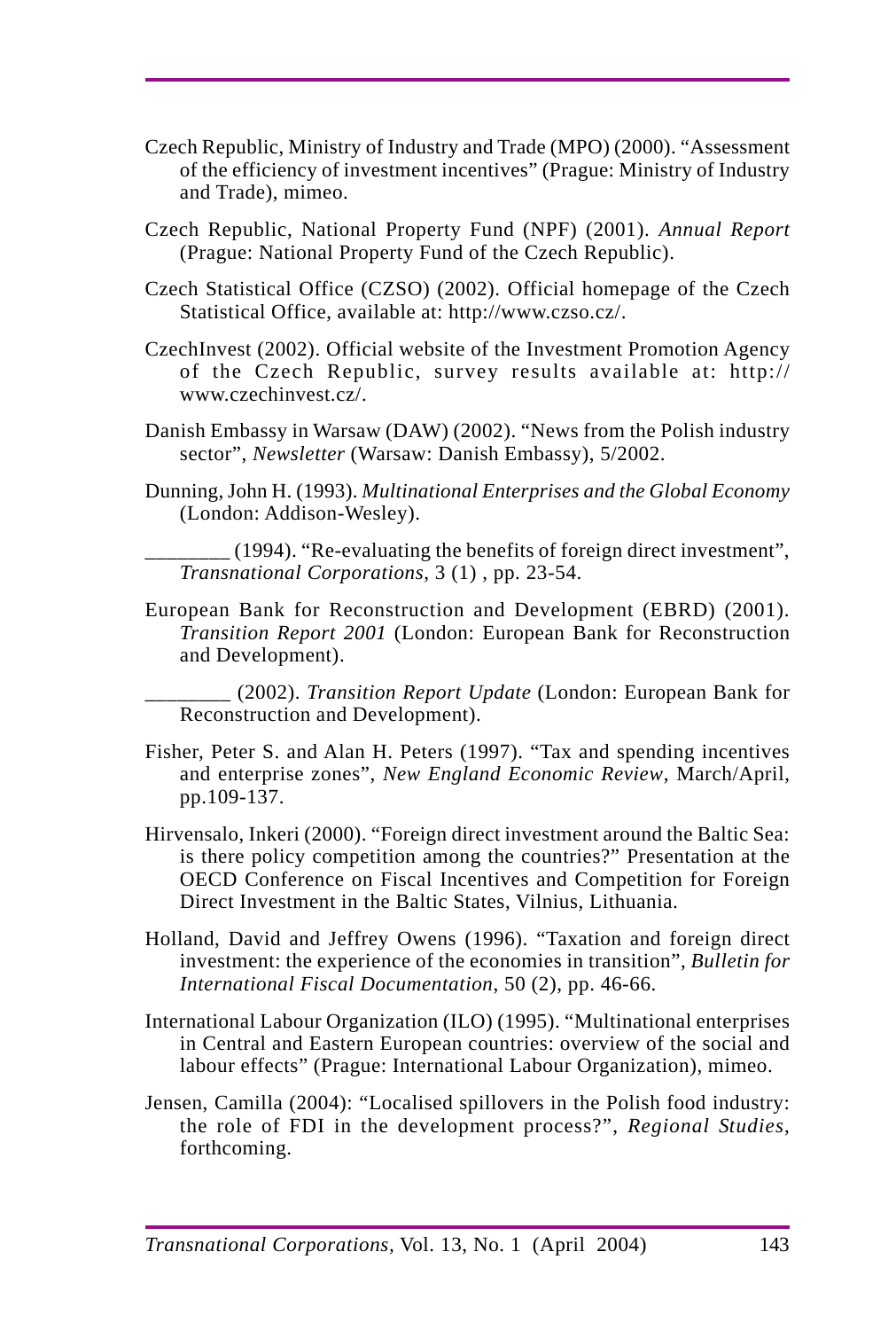- KPMG (2001). "Investment incentives, tax holidays and employment grants", *Financial Times Survey: Czech Republic*, 12 December.
- Lall, Sanjaya (1996). *Learning from the Asian Tigers* (Basingstoke: Macmillan).

\_\_\_\_\_\_\_\_ (1999). "India's manufactured exports: comparative structure and prospects", *World Development*, 27 (10), pp. 1769-1786.

- Mallya, Thaddeus (2001). "Impacts of foreign direct investment on Czech Economy", in: *Proceedings of "The Czech Economy at the Turn of the Millennium"* (Brno: Masaryk University), pp. 579-592.
- Mitra, Pradeep and Nicholas Stern (2002). "Tax systems in transition", *Transition Newsletter*, 13 (6), (Washington, D.C.: World Bank).
- Morisset, Jacques and Neda Pirnia (2000). "How tax policy and incentives affect foreign direct investment: a review", *Policy Research Working Paper* 2509 (Washington, D.C.: World Bank).
- Mudambi, Ram (1998). "The role of duration in MNE investment attraction strategies", *Journal of International Business Studies*, 29, pp. 239-262.
- Narula, Rajneesh and John H. Dunning (2000). "Industrial development, globalization and multinational enterprises: new realities for developing countries", *Oxford Development Studies*, 28 (2), pp. 143-167.
- Oman, Charles (2000). *Policy Competition for Foreign Direct Investment: A Study of Competition among Governments to Attract FDI* (Paris: Organisation for Economic Co-operation and Development).
- Sedmihradsky, Milan and Stanislav Klazar (2001). "Tax competition for FDI in Central European countries", W*orking Paper* (Prague: Department of Public Finance, University of Economics), mimeo.
- Smarzynska, Beata K. (2001). "Does foreign direct investment increase the productivity of domestic firms? In search of spillovers through backward linkages", *Policy Research Working Paper* 2923 (Washington, D.C.: World Bank), mimeo.
- Te Velde, Dirk (2001). "Policies towards foreign direct investment in developing countries: emerging best-practices and outstanding issues", *Working Paper* (London: Overseas Development Institute), March, mimeo.
- Thomsen, Stephen (1999). "Southeast Asia: the role of foreign direct investment policies in development", *Working Papers on International Investment* 1999/1 (Paris: Organisation for Economic Co-operation and Development), mimeo.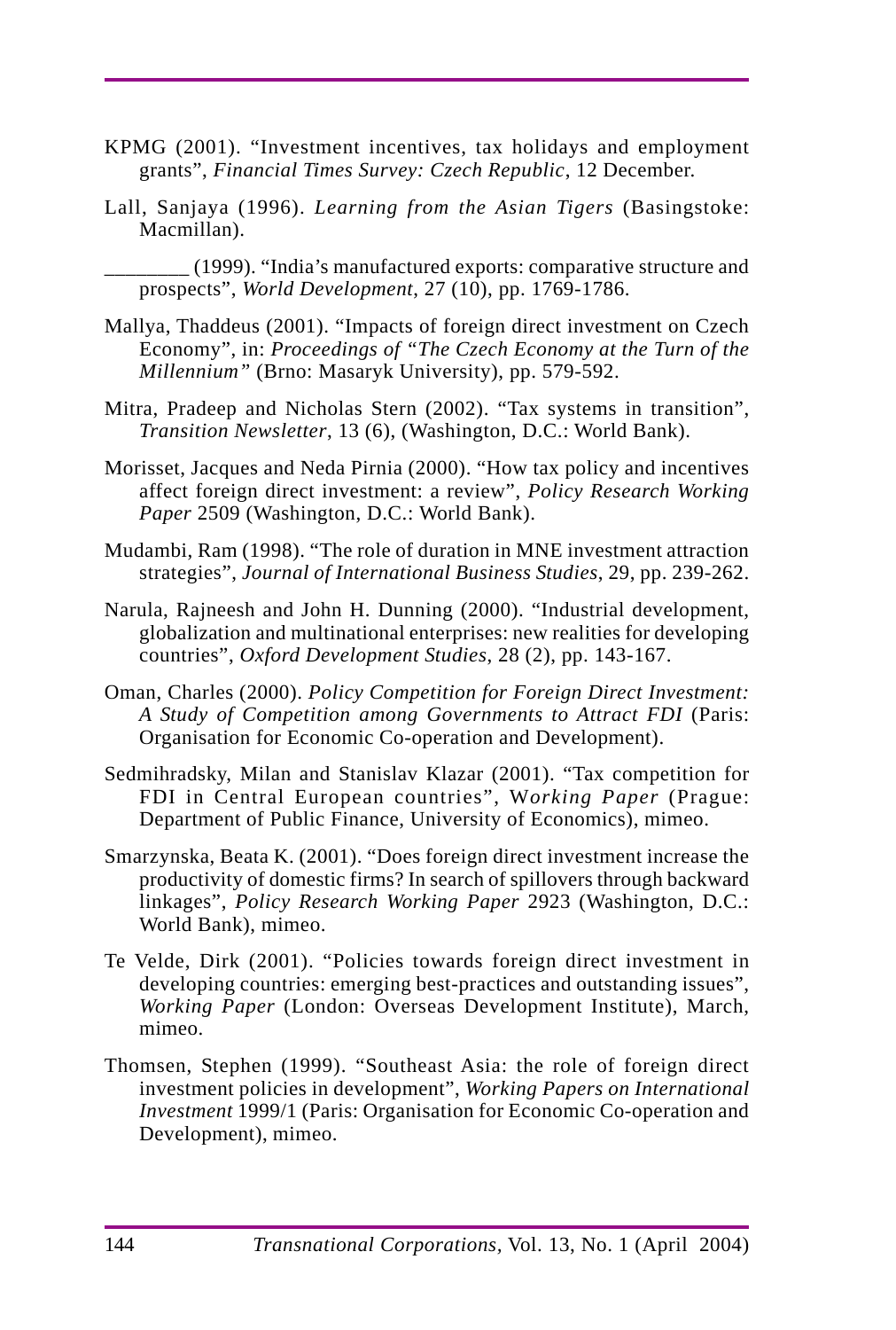United Nations Conference on Trade and Development (UNCTAD) (1996). *World Investment Report 1996: Investment, Trade and International Policy Arrangements* (New York and Geneva: United Nations), United Nations publication, Sales No. E.96.II.A.14.

\_\_\_\_\_\_\_\_ (2002). *World Investment Report 2002: Transnational Corporations and Export Competitiveness* (New York and Geneva: United Nations), United Nations publication, Sales No. E.02.II.D.4.

\_\_\_\_\_\_\_\_ (2003). *World Investment Report 2003. FDI Policies for Development: National and International Perspectives* (New York and Geneva: United Nations), United Nations publication, Sales No. E.03.II.D.8.

- World Bank (2002). "Central Europe's Ireland? Interview with Hungary's Economy and Transportation Minister about launching new investment promotion program", *Transition Newsletter*, 13 (6) (Washington, D.C.: World Bank).
- Wells, Louis T. and Nancy J. Allen (2001). "Using tax incentives to compete for foreign investment: are they worth the costs?", *FIAS Occasional Paper* 15 (Washington, D.C.: Foreign Investment Advisory Service).
- Zemplinerova, Alena and Jana Rajdlova (2001). "Foreign direct investment in the Czech Republic as by 2000: an empirical analysis" (Prague: Phare ACE Programme, CERGE-EI), mimeo.

\_\_\_\_\_\_\_\_ and Martin Jarolím (2001). "Modes of FDI entry and firm performance: the Czech case", *Transnational Corporations*, 10 (3), pp. 95-112.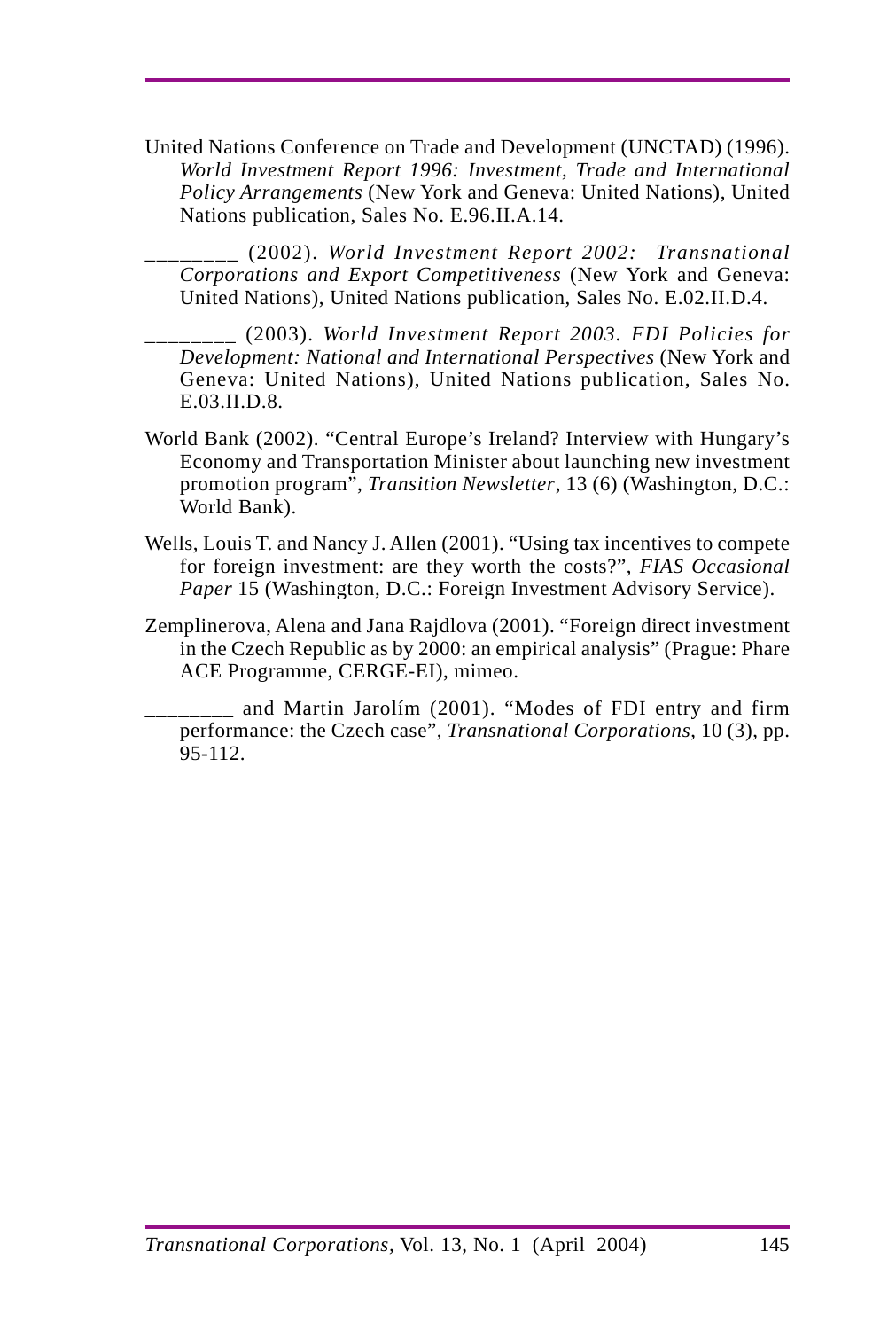#### **Annexes**

# **Annex table 1. Qualitative data derived from the survey data**

| <b>Variable</b> | <b>Description</b>                                                                                                                                                    |
|-----------------|-----------------------------------------------------------------------------------------------------------------------------------------------------------------------|
| <b>APINC</b>    | Dummy variable for firms having applied for incentives,<br>assuming a value of 1 when a firm applied for incentives.                                                  |
| <b>RECINC</b>   | Dummy variable for firms receiving incentives, assuming<br>a value of 1 when a firm receives incentives.                                                              |
| <b>LOCNET</b>   | Dummy variable assuming the value of 1 when the first<br>point of contact is related to the local business network in<br>the Czech Republic.                          |
| <b>GREEN</b>    | Dummy variable assuming the value of 1 when an<br>investment is a greenfield investment.                                                                              |
| <b>COOP</b>     | Dummy variable assuming the value of 1 when an<br>investment is a joint-venture, acquisition or brownfield<br>investment.                                             |
| <b>FOLUP</b>    | Dummy variable assuming the value of 1 when an<br>investment is a follow-up investment or expansion project.                                                          |
| <b>COST</b>     | Dummy variable related to motives, assuming the value<br>of 1 when a firm reports cost-related factors or investment<br>incentives as motives.                        |
| <b>SIZE</b>     | Size is captured with the number of employees in a firm.                                                                                                              |
| <b>AGE</b>      | A cardinal variable reflecting the actual age of an<br>investment, calculated by subtracting the first year of<br>investment from 2002.                               |
| <b>LOCALM</b>   | Dummy variable for nationality of the top management<br>team, assuming a value of 1 when a firm has a local or<br>Czech top management team.                          |
| <b>EXP</b>      | Dummy variable for export-oriented firms, assuming a<br>value of 1 when a firm reports its market-orientation to<br>be beyond the domestic and regional (CEE) market. |
| <b>REINV</b>    | Dummy variable for firms planning to invest further in<br>the future, assuming a value of 1 when a firm has plans to<br>invest again.                                 |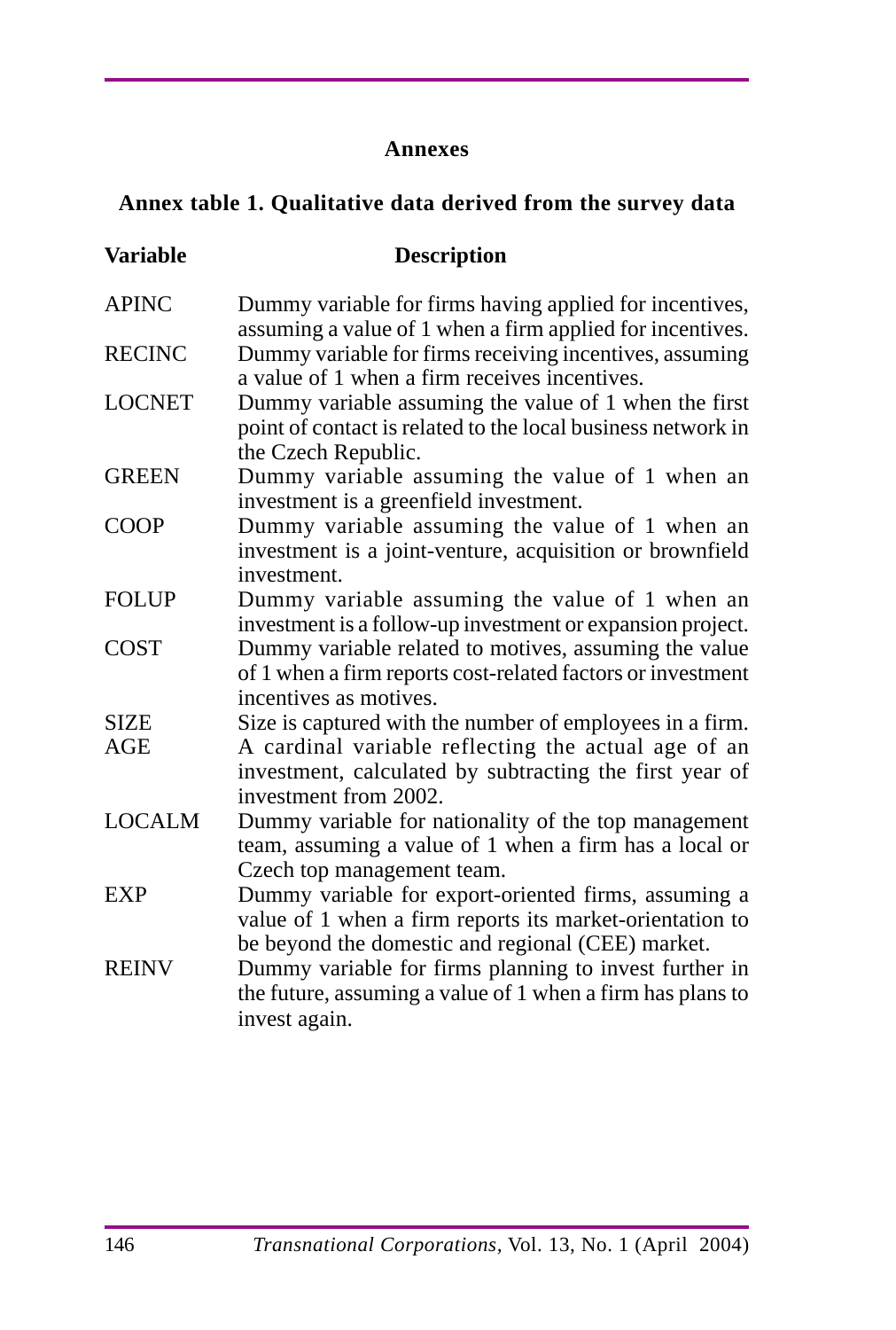# **Annex: Questionnaire for foreign investors**

- 1. Point of first contact with Czech Republic?
	- $\Box$  Local business people
	- $\Box$  Governmental mission abroad
	- □ CzechInvest
	- $\Box$  Local chamber of commerce
	- Other:………………………….

#### 2. Main markets for your products?

- **Q** Czech Republic
- **Q** Western Europe
- □ Eastern Europe
- $\Box$  USA
- Others:………………………….

#### 3. Main motivating factor for investing in Czech Republic?

- $\Box$  Geographical position of CR
- Cost of labour
- Well skilled and educated labour
- $\Box$  Low operating cost
- $\Box$  Governmental investment incentives
- $\Box$  Previous trade relations with CR
- $\Box$  My competitors made similar move first
- Other:………………………….
- 4. Did you apply for government investment incentives?
	- $\Box$  Yes No
- 5. Did you get government investment incentives?
	- □ Yes
	- $\n **N**$
- 6. What are the main problems in operating business?
	- $\Box$  Lack of well skilled and educated labour
	- $\Box$  Bureaucracy and corruption
	- $\Box$  Imperfect law
	- $\Box$  Working culture
	- $\Box$  Poor infrastructure
	- Other:…………………………
- 7. Do you plan to reinvest in Czech Republic?
	- $\Box$  Yes
	- $\Box$  No
	- □ Not decided yet
- 8. What do you think about Czech economical and political situation?
	- $\Box$  Stable
	- **D** Uncertain